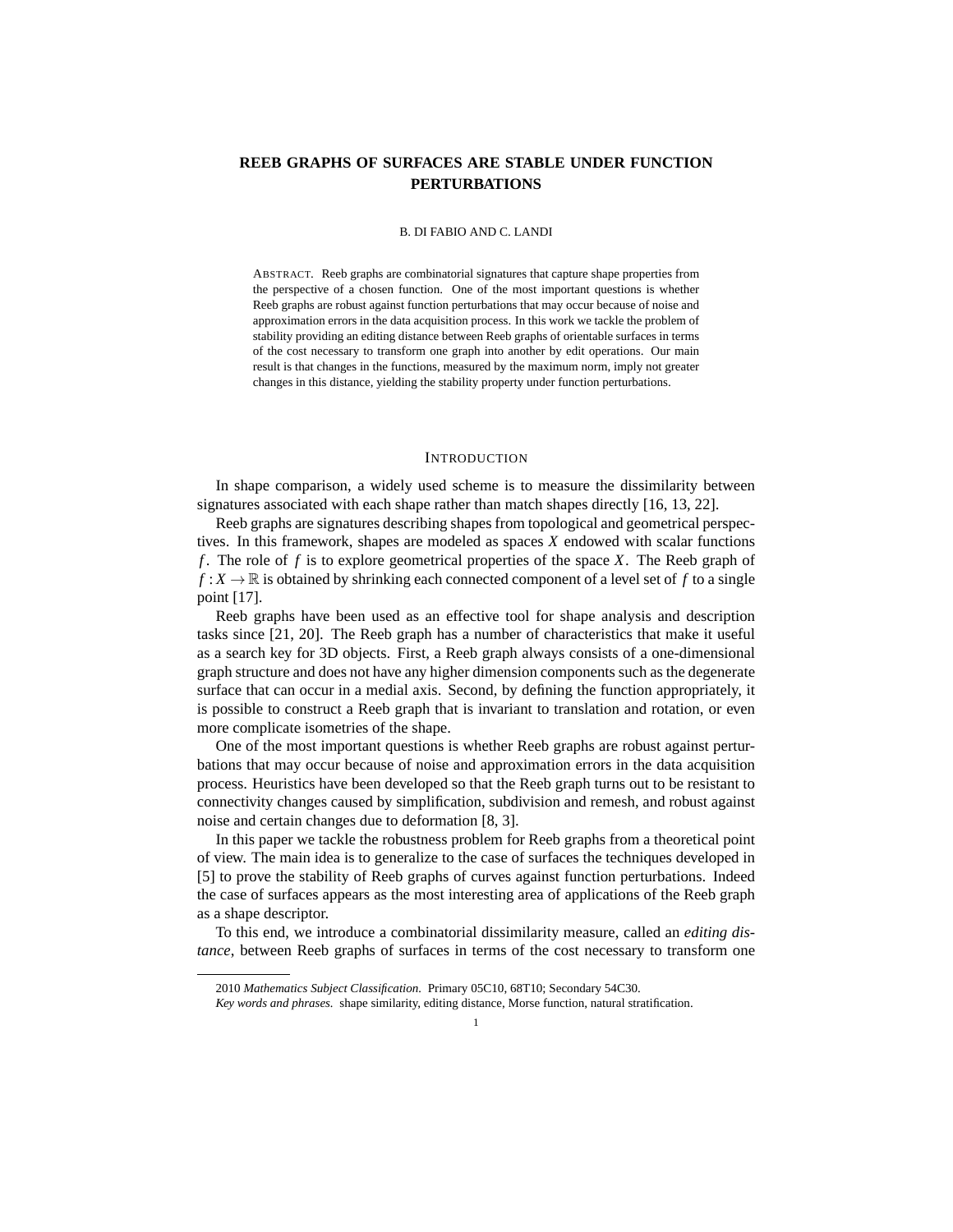graph into another by edit operations. The editing distance turns out to have all the properties of a pseudometric. Our main result is that changes in the functions, measured by the supremum norm, imply not greater changes in this editing distance, yielding the stability property under function perturbations.

In the literature, some other comparison methodologies have been proposed to compare Reeb graphs and estimate the similarity of the shapes described by Reeb graph.

In [8] the authors propose a Multiresolutional Reeb Graph (MRG) based on geodesic distance. Similarity between 3D shapes is calculated using a coarse-to-fine strategy while preserving the topological consistency of the graph structures to provide a fast and efficient estimation of similarity and correspondence between shapes.

In [3] the authors discuss a method for measuring the similarity and recognizing subpart correspondences of 3D shapes, based on the synergy of a structural descriptor, like the Extended Reeb Graph, with a geometric descriptor, like spherical harmonics.

Only recently the problem of Reeb graph stability has been investigated from the theoretical point of view.

In [5] an editing distance between Reeb graphs of curves endowed with Morse functions is introduced and shown to yield stability. Importantly, despite the combinatorial nature of this distance, it coincides with the natural pseudo-distance between shapes [6], thus showing the maximal discriminative power for this sort of distances.

The work in [2] about a stable distance for merge trees is also pertinent to the stability problem for Reeb graphs: merge trees are known to determine contour trees, that are Reeb graphs for simple domains.

Recently a functional distortion distance between Reeb graphs has been proposed in the preprint [1], with proven stable and discriminative. The functional distortion distance is intrinsically continuous, whereas the editing distance we propose is combinatorial.

*Outline*. The paper is organized as follows. In Section 1 we recall the basic properties of labeled Reeb graphs of orientable surfaces. In Section 2 we define the editing deformations between labeled Reeb graphs, and show that through a finite sequence of these deformations we can always transform a Reeb graph into another. In Section 3 we associate a cost with each type of editing deformation and define the editing distance as the infimum cost we have to bear to transform one graph into another. Eventually, Section 4 illustrates the robustness of Reeb graphs with respect to the editing distance.

## 1. LABELED REEB GRAPHS OF ORIENTABLE SURFACES

Hereafter,  $M$  denotes a connected, closed (i.e. compact and without boundary), orientable, smooth surface of genus  $\mathfrak g$ , and  $\mathscr F$  the set of  $C^{\infty}$  real functions on  $\mathscr M$ .

For  $f \in \mathcal{F}$ , we denote by  $K(f)$  the set of its critical points. If  $p \in K(f)$ , then the real number *f*(*p*) is called a *critical value* of *f*, and the set { $q \in M : q \in f^{-1}(f(p))$ } is called a *critical level* of *f*. Otherwise, if  $p \in \mathcal{M} \setminus K(f)$ , then  $f(p)$  is called a *regular value*. Moreover, a critical point *p* is called *non-degenerate* if the Hessian matrix of *f* at *p* is non-singular. The *index* of a non-degenerate critical point *p* of *f* is the dimension of the largest subspace of the tangent space to *M* at *p* on which the Hessian is negative definite. In particular, the index of a point  $p \in K(f)$  is equal to 0,1, or 2 depending on whether *p* is a minimum, a saddle, or a maximum point of *f* .

A function  $f \in \mathcal{F}$  is called a *Morse function* if all its critical points are non-degenerate. Besides, a Morse function is said to be *simple* if each critical level contains exactly one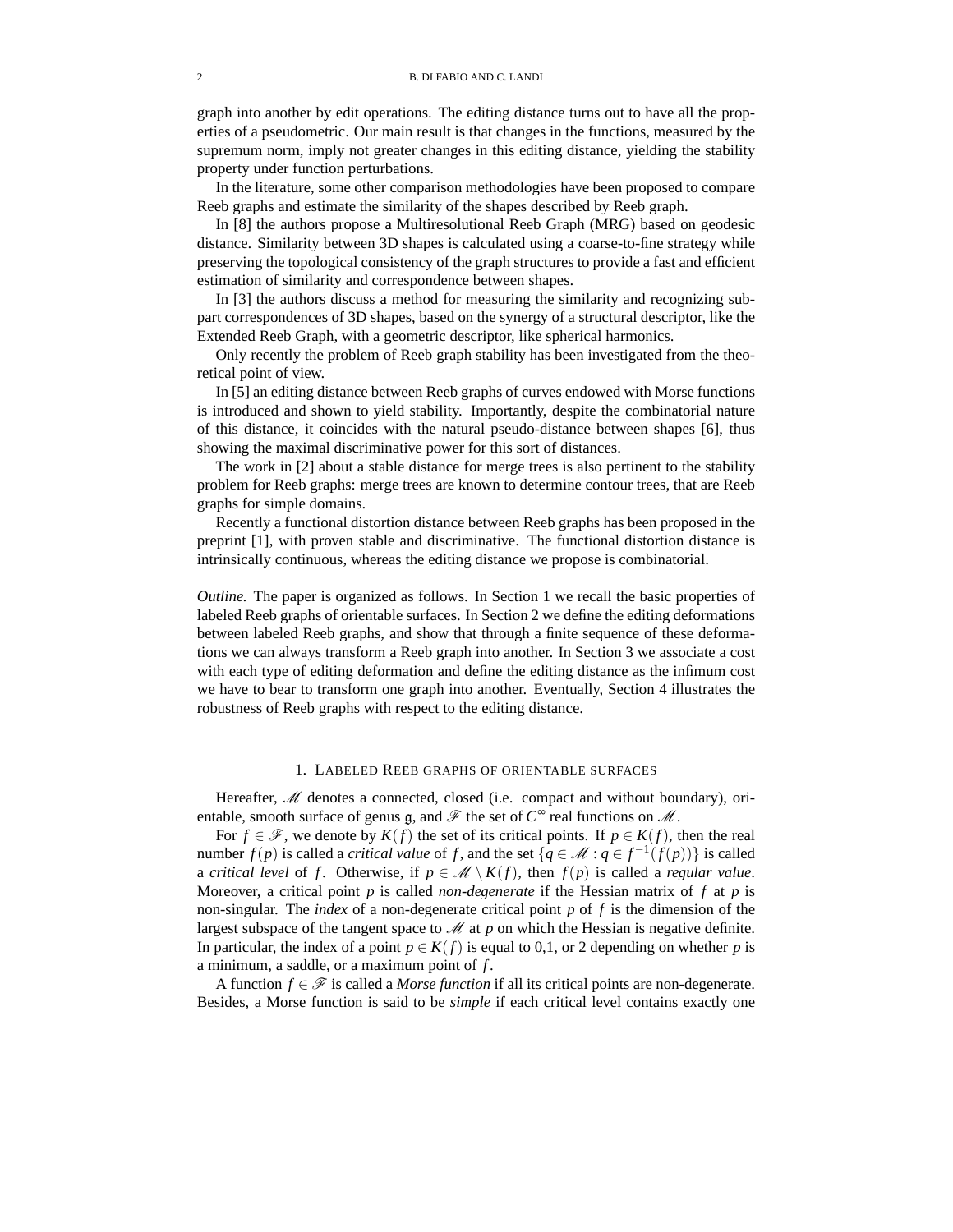critical point. The set of simple Morse functions will be denoted by  $\mathscr{F}^0$ , as a reminder that it is a sub-manifold of  $\mathscr F$  of co-dimension 0 (see also Section 4).

**Definition 1.1.** Let  $f \in \mathcal{F}^0$ , and define on  $\mathcal{M}$  the following equivalence relation: for every *p*,*q* ∈ *M*, *p* ∼ *q* whenever *p*,*q* belong to the same connected component of  $f^{-1}(f(p))$ . The quotient space  $\mathcal{M}/\sim$  is a finite and connected simplicial complex of dimension 1 known as the *Reeb graph* associated with *f* .

Throughout the paper, Reeb graphs are regarded as combinatorial graphs and not as topological spaces. The Reeb graph associated with *f* will be denoted by Γ*<sup>f</sup>* , its vertex set by  $V(\Gamma_f)$ , and its edge set by  $E(\Gamma_f)$ . Moreover, if  $v_1, v_2 \in V(\Gamma_f)$  are adjacent vertices, i.e., connected by an edge, we will write  $e(v_1, v_2) \in E(\Gamma_f)$ .

The critical points of *f* correspond bijectively to the vertices of  $\Gamma_f$ . For this reason, in the following, we will often identify vertices with the corresponding critical points. In particular, the maxima and minima of *f* correspond to vertices of degree 1, while saddle points to vertices of degree 3 (the degree of a vertex is the number of edges which connect this vertex to the graph). Our assumption that  $M$  is orientable ensures the absence of vertices of degree 2. Moreover, if M has genus g,  $\Gamma_f$  has exactly g linearly independent cycles. We will denote a cycle of length *m* in the graph by an *m*-*cycle*.

Let us observe that, if  $p, q, r$  denote the number of minima, maxima, and saddle points of *f*, from the relationships between the Euler characteristic of  $\mathcal{M}, \chi(\mathcal{M})$ , and  $p, q, r$ , i.e.  $\chi(\mathcal{M}) = p + q - r$ , and between  $\chi(\mathcal{M})$  and the genus g of  $\mathcal{M}$ , i.e.  $\chi(\mathcal{M}) = 2 - 2g$ , it follows that the cardinality of  $V(\Gamma_f)$ , which is  $p+q+r$ , is also equal to  $2(p+q+g-1)$ , i.e. is even in number. The minimum number of vertices of a Reeb graph is achieved whenever  $p = q = 1$ , and consequently  $r = 2q$ . In this case the cardinality of  $V(\Gamma_f)$  is equal to  $2g + 2$ .

**Definition 1.2.** We shall call *minimal* a Reeb graph  $\Gamma_f$  with  $p = q = 1$ . Moreover, we say that  $\Gamma_f$  is *canonical* if it is minimal and all its cycles, if any, are 2-cycles.

Examples of minimal and canonical Reeb graphs are displayed in Figure 1. In particular, in a minimal Reeb graph, the vertices of degree 1 represent the global minimum and maximum of f, respectively; the remaining 2g vertices are of degree 3 and are connected each other in some way to form g linearly independent cycles representing the g holes of  $\mathscr{M}.$ 



FIGURE 1. Examples of minimal Reeb graphs. The graph on the right is also canonical.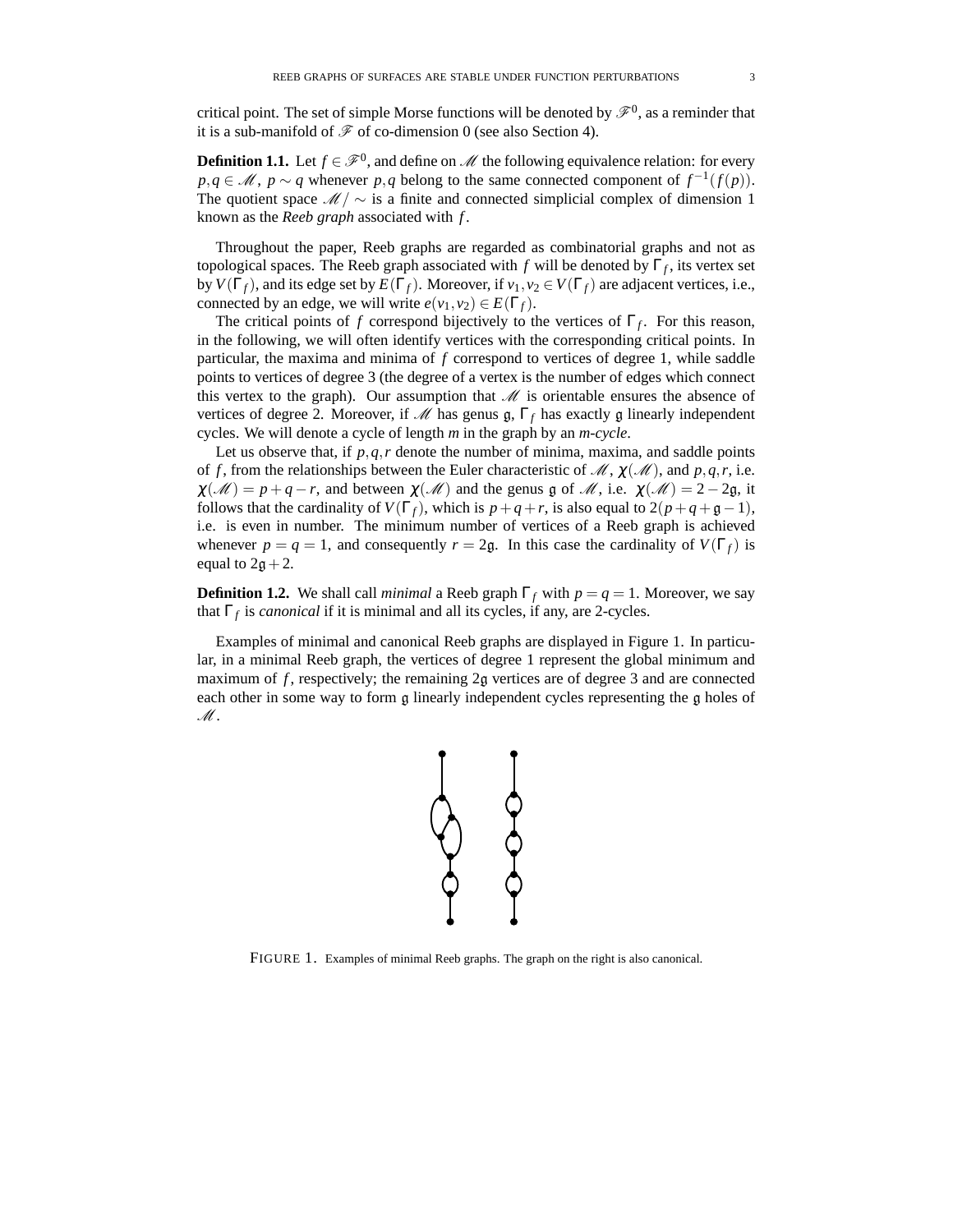We want to underline that our definition of canonical Reeb graph is slightly different from the one in [10]. This choice has been done to simplify the proof of Proposition 2.7.

In what follows, we label the vertices of  $\Gamma_f$  by equipping each of them with the value of *f* at the corresponding critical point. We denote such a labeled graph by  $(\Gamma_f, \ell_f)$ , where  $\ell_f: V(\Gamma_f) \to \mathbb{R}$  is the restriction of  $f: \mathcal{M} \to \mathbb{R}$  to  $K(f)$ . In a labeled Reeb graph, each vertex *v* of degree 3 has at least two of its adjacent vertices, say  $v_1, v_2$ , such that  $\ell_f(v_1)$  <  $\ell_f(v) < \ell_f(v_2)$ . An example is displayed in Figure 2.



FIGURE 2. Left: the height function  $f : \mathcal{M} \to \mathbb{R}$ ; center: the surface  $\mathcal{M}$  of genus  $\mathfrak{g} = 2$ ; right: the associated labeled Reeb graph  $(\Gamma_f, \ell_f)$ . Here labels are represented by the heights of the vertices.

To facilitate the reader, in all the figures of this paper we shall adopt the convention of representing *f* as the height function, so that  $\ell_f(v_a) < \ell_f(v_b)$  if and only if  $v_a$  is lower than  $v_b$  in the picture.

Let us consider the realization problem, i.e. the problem of constructing a function  $f \in \mathcal{F}^0$  from a graph on an even number of vertices, all of which are of degree 1 or 3, appropriately labeled. This result requires the following definition.

**Definition 1.3.** We shall say that two labeled Reeb graphs  $(\Gamma_f, \ell_f), (\Gamma_g, \ell_g)$  are *isomorphic*, and we write  $(\Gamma_f, \ell_f) \cong (\Gamma_g, \ell_g)$ , if there exists a graph isomorphism  $\Phi: V(\Gamma_f) \to V(\Gamma_g)$ such that, for every  $v \in V(\Gamma_f)$ ,  $f(v) = g(\Phi(v))$  (i.e.  $\Phi$  preserves edges and vertices labels).

**Proposition 1.4** (Realization theorem). Let  $(G, \ell)$  be a labeled graph, where G is a graph *with m linearly independent cycles, on an even number of vertices, all of which are of degree 1 or 3, and*  $\ell : V(G) \to \mathbb{R}$  *is an injective function such that, for any vertex v of degree 3, at least two among its adjacent vertices, say w,w', are such that*  $\ell(w) < \ell(v)$  <  $\ell(w')$ . Then an orientable closed surface *M* of genus  $\mathfrak{g} = m$ , and a simple Morse function  $f: M \to \mathbb{R}$  exist such that  $(\Gamma_f, \ell_f) \cong (G, \ell)$ .

*Proof.* Under our assumption on the degree of vertices of G, M and f can be constructed as in the proof of Thm. 2.1 in [15].  $\Box$ 

We now face with the uniqueness problem, up to isomorphism of labeled graphs. First of all we review the following two relations of equivalence on functions.

**Definition 1.5.** Let  $\mathcal{D}(\mathcal{M})$  be the set of self-diffeomorphisms of  $\mathcal{M}$ . Two functions  $f, g \in$  $\mathscr{F}^0$  are called *right-equivalent* (briefly, *R-equivalent*) if there exists  $\xi \in \mathscr{D}(\mathscr{M})$  such that  $f = g \circ \xi$ . Moreover,  $f, g$  are called *right-left equivalent* (briefly, *RL-equivalent*) if there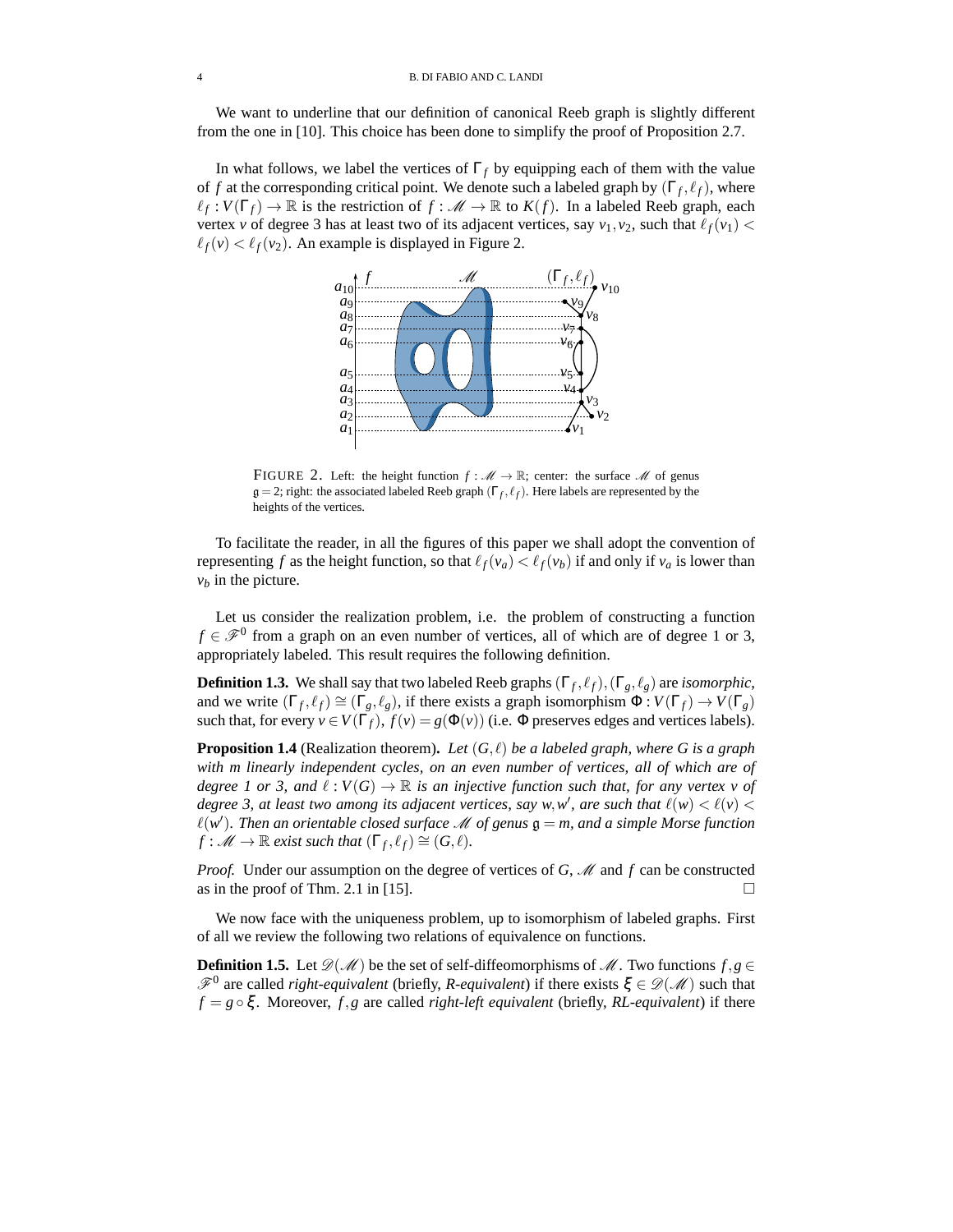exist  $\xi \in \mathscr{D}(\mathscr{M})$  and an orientation preserving self-diffeomorphism  $\eta$  of R such that  $f =$  $\eta \circ g \circ \xi$ .

These equivalence relations on functions are mirrored by Reeb graphs isomorphisms.

**Proposition 1.6** (Uniqueness theorem)**.** *If f*,*g are simple Morse functions on a closed surface, then*

- (1) *f and g are RL-equivalent if and only if their Reeb graphs* Γ*<sup>f</sup> and* Γ*<sup>g</sup> are isomorphic by an isomorphism that preserves the vertex order;*
- (2) *f* and g are R-equivalent if and only if their labeled Reeb graphs  $(\Gamma_f, \ell_f)$  and  $(\Gamma_g, \ell_g)$  *are isomorphic.*

*Proof.* Given two RL-equivalent functions  $f, g \in \mathcal{F}^0$ , it is immediate to see that there is a graph isomorphism Φ between  $Γ_f$  and  $Γ_g$ . Furthermore, Φ also preserves the vertex-order, i.e., for every  $v, w \in V(\Gamma_f)$ ,  $f(v) < f(w)$  if and only if  $g(\Phi(v)) < g(\Phi(w))$ . The converse is not so straightforward. Its proof follows from [12] (see also [19, Thm. 6.1]).

As for the second statement, two R-equivalent functions are, in particular, RL-equivalent. Therefore, their Reeb graphs are isomorphic by an isomorphism that preserves the vertex order. Since  $f$  and  $g$  necessarily have the same critical values, this isomorphism also preserves labels. Vice-versa, if  $(\Gamma_f, \ell_f)$ and  $(\Gamma_g, \ell_g)$  are isomorphic, by (1) it holds that there exist  $\xi \in \mathcal{D}(\mathcal{M})$  and an orientation preserving self-diffeomorphism  $\eta$  of  $\mathbb R$  such that  $f = \eta \circ g \circ \xi$ . Let us set  $h = g \circ \xi$ . The function *h* belongs to  $\mathscr{F}^0$ , and has the same critical points as *f* and also the same indexes. Moreover, *h* and *f* have the same values at each critical point because  $(\Gamma_f, \ell_f)$ and  $(\Gamma_g, \ell_g)$  are isomorphic and thus the labels are the same. Hence, applying [11, Lemma 1], it follows that there exists a self-diffeomorphism  $\xi'$  of M such that  $f = h \circ \xi'$ . Thus  $f = g \circ \xi \circ \xi'$ , yielding that *f* and *g* are *R*-equivalent.

## 2. EDITING DEFORMATIONS BETWEEN LABELED REEB GRAPHS

In this section we list the editing deformations admissible to transform a labeled Reeb graph of an orientable surface into another. We introduce at first elementary deformations, then, by virtue of the Realization theorem (Proposition 1.4), the deformations obtained by their composition.

Elementary deformations allow to transform a Reeb graph into another with either a different number of vertices  $((B)$  and  $(D)$ ), or with the same number of vertices endowed with different labels  $((R)$  and  $(K_i)$ ,  $i = 1, 2, 3$ ), and can be described as follows.

Let (Γ<sub>f</sub>,  $\ell_f$ ) be a labeled Reeb graph with *n* vertices. We call *T* an *elementary deformation* of  $(\Gamma_f, \ell_f)$  if *T* transforms  $(\Gamma_f, \ell_f)$  in one and only one of the ways described next, with the convention of denoting the open interval with endpoints  $a, b$  by  $|a, b|$ .

(B) Fix  $e(v_1, v_2) \in E(\Gamma_f)$ , with  $\ell_f(v_1) < \ell_f(v_2)$ . Then *T* transforms  $(\Gamma_f, \ell_f)$  into a labeled graph  $(G, \ell)$  according to the following rule: *G* is the new graph on  $n+2$ vertices, obtained deleting the edge  $e(v_1, v_2)$  and inserting two new vertices  $u_1, u_2$ and the edges  $e(v_1, u_1), e(u_1, u_2), e(u_1, v_2)$ ; moreover,  $\ell : V(G) \to \mathbb{R}$  is defined by extending  $\ell_f$  from  $V(\Gamma_f)$  to  $V(G) = V(\Gamma_f) \cup \{u_1, u_2\}$  in such a way that  $\ell_{|V(\Gamma_f)} \equiv$  $\ell_f$ , and either  $\ell_f(v_1) < \ell(u_1) < \ell(u_2) < \ell_f(v_2)$ , with  $\ell^{-1}(\ell(u_1), \ell(u_2)) = \emptyset$ , or

 $\ell_f(v_1) < \ell(u_2) < \ell(u_1) < \ell_f(v_2)$ , with  $\ell^{-1}(\ell(u_2), \ell(u_1)[) = \emptyset$  (see Table 1, row 1). (D) Assume  $e(v_1, u_1), e(u_1, u_2), e(u_1, v_2) \in E(\Gamma_f)$ ,  $u_2$  of degree 1, and either  $\ell_f(v_1)$  <

 $\ell_f(u_1) < \ell_f(u_2) < \ell_f(v_2)$ , with  $\ell_f^{-1}(\ell_f(u_1), \ell_f(u_2) = 0$ , or  $\ell_f(v_1) < \ell_f(u_2)$  $\ell_f(u_1) < \ell_f(v_2)$ , with  $\ell_f^{-1}(\ell_f(u_2), \ell_f(u_1)[) = \emptyset$ . Then *T* transforms  $(\Gamma_f, \ell_f)$  into a labeled graph  $(G, \ell)$  according to the following rule: *G* is the new graph on *n* − 2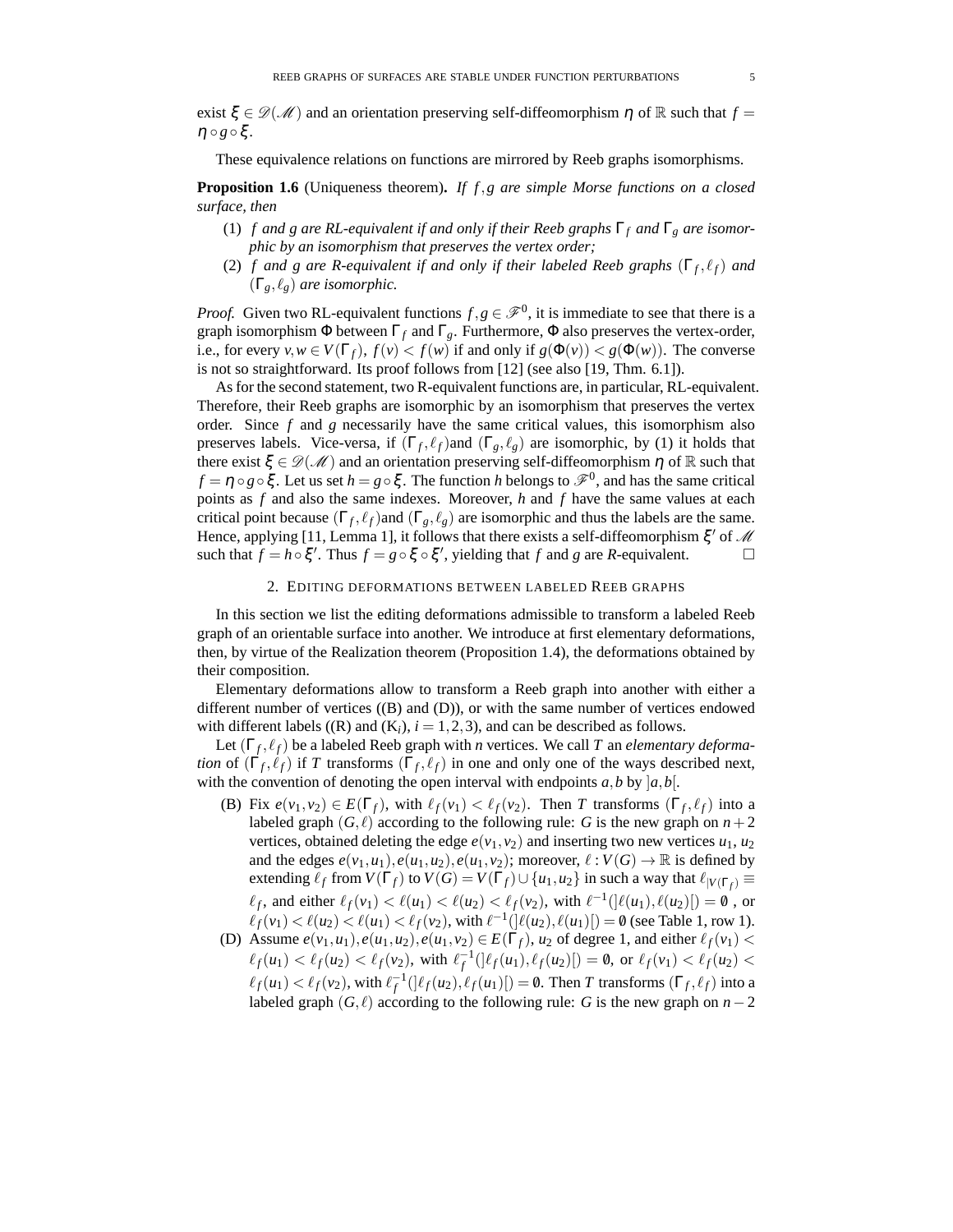vertices, obtained deleting  $u_1$ ,  $u_2$  and the edges  $e(v_1, u_1)$ ,  $e(u_1, u_2)$ ,  $e(u_1, v_2)$ , and inserting an edge  $e(v_1, v_2)$ ; moreover,  $\ell : V(G) \to \mathbb{R}$  is defined as the restriction of  $\ell_f$  to  $V(\Gamma_f) \setminus \{u_1, u_2\}$  (see Table 1, row 1).

- (R) *T* transforms  $(\Gamma_f, \ell_f)$  into a labeled graph  $(G, \ell)$  according to the following rule:  $G = \Gamma_f$ , and  $\ell : V(G) \to \mathbb{R}$  induces the same vertex-order as  $\ell_f$  except for at most two vertices, say  $u_1, u_2$ , for which, if  $\ell_f(u_1) < \ell_f(u_2)$  and  $\ell_f^{-1}(\ell_f(u_1), \ell_f(u_2)) =$ 0, then  $\ell(u_1) > \ell(u_2)$ , and  $\ell^{-1}(|\ell(u_2), \ell(u_1)|) = 0$  (see Table 1, row 2).
- $(K_1)$  Assume  $e(v_1, u_1), e(u_1, u_2), e(u_1, v_4), e(u_2, v_2), e(u_2, v_3) \in E(\Gamma_f)$ , with two among  $v_2$ ,  $v_3$ ,  $v_4$  possibly coincident, and either  $\ell_f(v_1) < \ell_f(u_1) < \ell_f(u_2) < \ell_f(v_2)$ ,  $\ell_f(v_3)$ ,  $\ell_f(v_4)$ , with  $\ell_f^{-1}(\ell_f(u_1), \ell_f(u_2)[) = \emptyset$ , or  $\ell_f(v_2), \ell_f(v_3), \ell_f(v_4) < \ell_f(u_2) < \ell_f(u_1)$  $<\ell_f(v_1)$ , with  $\ell_f^{-1}(\ell_f(u_2), \ell_f(u_1)$  = 0. Then *T* transforms  $(\Gamma_f, \ell_f)$  into a labeled graph  $(G, \ell)$  according to the following rule: *G* is the new graph on *n* vertices, obtained deleting the edges  $e(v_1, u_1)$ ,  $e(u_2, v_2)$ , and inserting the edges  $e(v_1, u_2), e(u_1, v_2)$ ; moreover,  $\ell : V(G) \to \mathbb{R}$  is defined as  $\ell_f$  on  $V(\Gamma_f) \setminus \{u_1, u_2\}$ , and either  $\ell_f(v_1) < \ell(u_2) < \ell(u_1) < \ell_f(v_2), \ell_f(v_3), \ell_f(v_4)$ , with  $\ell^{-1}(\ell(u_2), \ell(u_1)[)$  $= 0$ , or  $\ell_f(v_2), \ell_f(v_3), \ell_f(v_4) < \ell(u_1) < \ell(u_2) < \ell_f(v_1)$ , with  $\ell^{-1}(\ell(u_1), \ell(u_2)) =$ /0 (see Table 1, row 3).
- (K<sub>2</sub>) Assume  $e(v_1, u_1), e(u_1, u_2), e(v_2, u_1), e(u_2, v_3), e(u_2, v_4) \in E(\Gamma_f)$ , with  $u_1, u_2$  of degree 3,  $v_2$ ,  $v_3$  possibly coincident with  $v_1$ ,  $v_4$ , respectively, and  $\ell_f(v_1)$ ,  $\ell_f(v_2)$  <  $\ell_f(u_1) < \ell_f(u_2) < \ell_f(v_3), \ell_f(v_4)$ , with  $\ell_f^{-1}(\ell_f(u_1), \ell_f(u_2)) = 0$ . Then *T* transforms  $(\Gamma_f, \ell_f)$  into a labeled graph  $(G, \ell)$  according to the following rule: *G* is the new graph on *n* vertices, obtained deleting the edges  $e(v_1, u_1)$ ,  $e(u_2, v_3)$ , and inserting the edges  $e(u_1, v_3), e(v_1, u_2)$ ; moreover,  $\ell: V(G) \to \mathbb{R}$  is defined as  $\ell_f$  on  $V(\Gamma_f) \setminus \{u_1, u_2\}$ , and  $\ell_f(v_1), \ell_f(v_2) < \ell(u_2) < \ell(u_1) < \ell_f(v_3), \ell_f(v_4)$ , with  $\ell^{-1}(|\ell(u_2), \ell(u_1)|) = \emptyset$  (see Table 1, row 4).
- (K<sub>3</sub>) Assume  $e(v_1, u_2), e(u_1, u_2), e(v_2, u_1), e(u_1, v_3), e(u_2, v_4) \in E(\Gamma_f)$ , with  $u_1, u_2$  of degree 3,  $v_2$ ,  $v_3$  possibly coincident with  $v_1$ ,  $v_4$ , respectively, and  $\ell_f(v_1)$ ,  $\ell_f(v_2)$  <  $\ell_f(u_2) < \ell_f(u_1) < \ell_f(v_3), \ell_f(v_4)$ , with  $\ell_f^{-1}(\ell_f(u_2), \ell_f(u_1)[) = \emptyset$ . Then *T* transforms  $(\Gamma_f, \ell_f)$  into a labeled graph  $(G, \ell)$  according to the following rule: *G* is the new graph on *n* vertices, obtained deleting the edges  $e(v_1, u_2)$ ,  $e(u_1, v_3)$ , and inserting the edges  $e(v_1, u_1), e(u_2, v_3)$ ; moreover,  $\ell : V(G) \to \mathbb{R}$  is defined as  $\ell_f$  on  $V(\Gamma_f) \setminus \{u_1, u_2\}$ , and  $\ell_f(v_1), \ell_f(v_2) < \ell(u_1) < \ell(u_2) < \ell_f(v_3), \ell_f(v_4)$ , with  $\ell^{-1}(|\ell(u_1), \ell(u_2)|) = \emptyset$  (see Table 1, row 4).

We shall denote by  $T(\Gamma_f, \ell_f)$  the result of the elementary deformation *T* applied to  $(\Gamma_f, \ell_f)$ .

Let us observe that, by virtue of the above elementary deformations, the vertex-order induced by  $f$  can change only for the vertices  $u_i$  compared with the others and remains the same among the vertices  $v_i$ .

**Proposition 2.1.** *Let*  $T$  *be an elementary deformation of*  $(\Gamma_f, \ell_f)$ *, and let*  $(G, \ell) = T(\Gamma_f, \ell_f)$ *. Then*  $(G, \ell)$  *is isomorphic to a labeled Reeb graph*  $(\Gamma_g, \ell_g)$ *, with*  $g \in \mathscr{F}^0$ *.* 

*Proof.* The claim follows from Propositions 1.4.

$$
\qquad \qquad \Box
$$

As a consequence of Proposition 2.1, we can apply elementary deformations iteratively. This fact is used in the next Definition 2.2.

Given an elementary deformation *T* of  $(\Gamma_f, \ell_f)$  and an elementary deformation *S* of  $T(\Gamma_f, \ell_f)$ , the juxtaposition *ST* means applying first *T* and then *S*.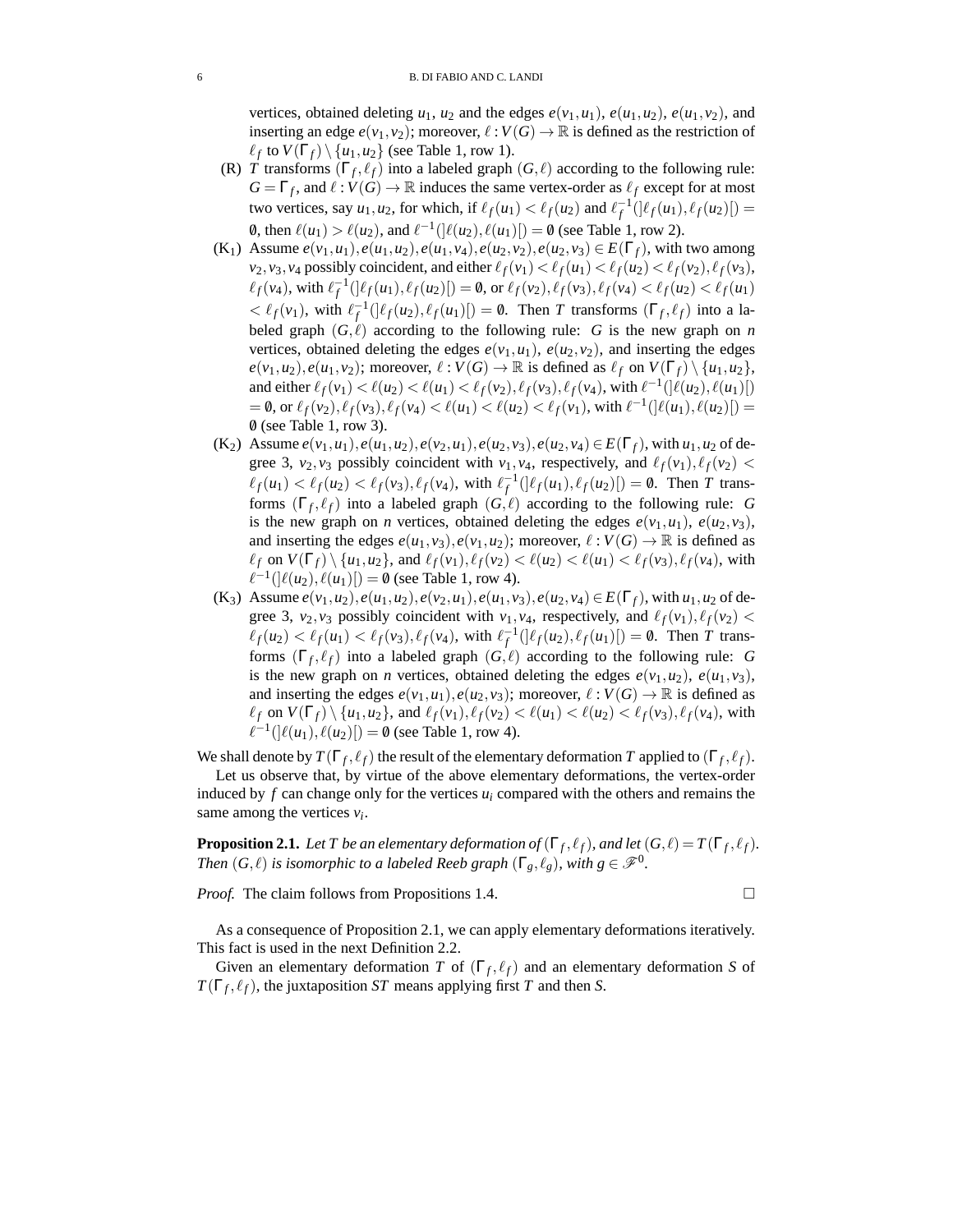

TABLE 1. Elementary deformations of a labeled Reeb graph.

**Definition 2.2.** We shall call *deformation* of  $(\Gamma_f, \ell_f)$  any finite ordered sequence  $T =$  $(T_1, T_2, \ldots, T_r)$  of elementary deformations such that  $T_1$  is an elementary deformation of  $(\Gamma_f, \ell_f)$ ,  $T_2$  is an elementary deformation of  $T_1(\Gamma_f, \ell_f)$ , ...,  $T_r$  is an elementary deformation of  $T_{r-1}T_{r-2}\cdots T_1(\Gamma_f,\ell_f)$ . We shall denote by  $T(\Gamma_f,\ell_f)$  the result of the deformation *T* applied to (Γ<sub>f</sub>,  $\ell$ <sub>f</sub>). Moreover, we shall call *identical deformation* any deformation such that  $T(\Gamma_f, \ell_f) \cong (\Gamma_f, \ell_f)$ .

Let us observe that the identical deformation can be considered as a particular elementary deformation of type (R).

We now introduce the concept of inverse deformation.

**Definition 2.3.** Let *T* be a deformation such that  $T(\Gamma_f, \ell_f) \cong (\Gamma_g, \ell_g)$ . Then we denote by *T*<sup>-1</sup>, and call it the *inverse* of *T*, the deformation such that  $T^{-1}(\Gamma_g, \ell_g) \cong (\Gamma_f, \ell_f)$  defined as follows:

• If *T* is elementary of type (D) deleting two vertices, then *T* −1 is of type (B) inserting the same vertices, with the same labels, and viceversa;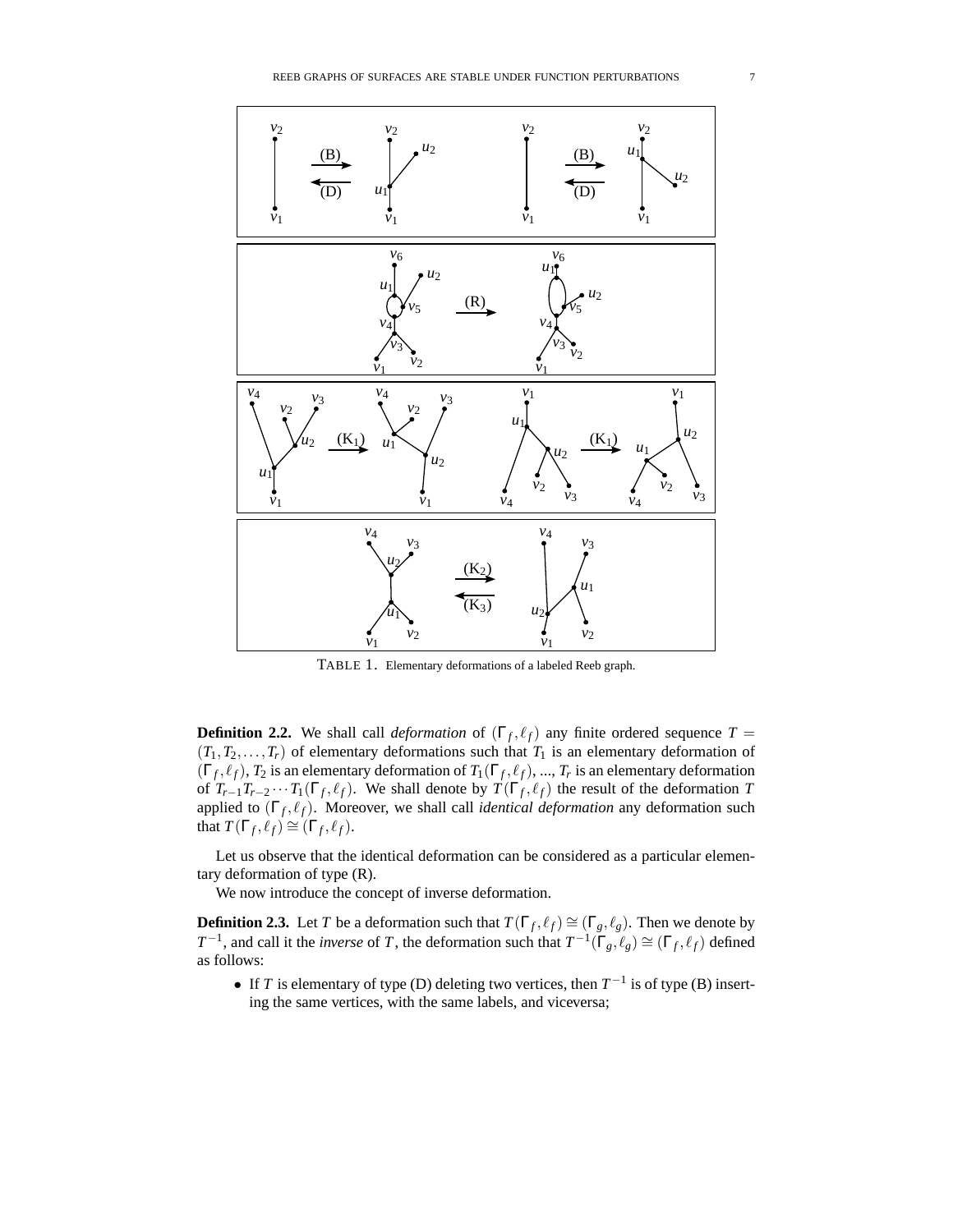- If *T* is elementary of type (R) relabeling vertices of  $V(\Gamma_f)$ , then  $T^{-1}$  is again of type (R) relabeling these vertices in the inverse way;
- If *T* is elementary of type  $(K_1)$  relabeling two vertices, then  $T^{-1}$  is again of type  $(K<sub>1</sub>)$  relabeling the same vertices in the inverse way;
- If *T* is elementary of type (K<sub>2</sub>) relabeling two vertices, then  $T^{-1}$  is of type (K<sub>3</sub>) relabeling the same vertices in the inverse way, and viceversa;
- If  $T = (T_1, ..., T_r)$ , then  $T^{-1} = (T_r^{-1}, ..., T_1^{-1})$ .

We prove that, for every two labeled Reeb graphs, a finite number of elementary deformations always allows us to transform any of them into the other one, up to isomorphism. We first need two lemmas which are widely inspired by [10, Lemma 1 and Theorem 1], respectively.

**Lemma 2.4.** *Let*  $(\Gamma_f, \ell_f)$  *be a labeled Reeb graph with n vertices, n*  $\geq$  4*.* 

- (*i*) Let  $u, v \in V(\Gamma_f)$  correspond to two minima or two maxima of f. There exists a *deformation T such that u and v are adjacent to the same vertex w in*  $T(\Gamma_f, \ell_f)$ *.*
- (*ii*) Let C be an m-cycle in  $\Gamma_f$ ,  $m \geq 2$ . There exists a deformation T such that C is a 2-cycle in  $T(\Gamma_f, \ell_f)$ .

*Proof.* Let us prove statement (*i*) assuming that *u*, *v* correspond to two minima of *f* . The other case is analogous.

Let us consider a path  $\gamma$  on  $\Gamma_f$  having *u*, *v* as endpoints, whose length is  $m > 2$ , and the finite sequence of vertices through which it passes is  $(w_0, w_1, \ldots, w_m)$ , with  $w_0 = u, w_m = v$ , and  $w_i \neq w_j$  for  $i \neq j$ . We want to show that there exists a deformation *T* such that in *T*( $\Gamma_f$ ,  $\ell_f$ ) the path  $\gamma$  is reduced to be of length 2, i.e. *u*, *v* are adjacent to the same vertex *w*. Let  $w_i \neq u, v$  with  $\ell_f(w_i) = \max_{j=0,\dots,m} \{\ell_f(w_j)\}\$ . It exists because  $u, v$  are minima of *f*.

It is easy to observe that, in a neighborhood of  $w_i$ , possibly after a finite sequence of deformations of type (R), the graph gets one of the configurations shown in Figure 3 (*a*)− (*e*) (left).

As it can be seen, through a finite sequence of deformations of type  $(K_1)$  and/or  $(K_3)$ , possibly together with deformations of type (R), the path γ, which has length *m*, can be transformed into a simple path of length *m* − 1. Iterating this procedure, we deduce the desired claim.

The proof of statement (*ii*) is analogous to that of statement (*i*), provided that  $\gamma$  is taken to be an *m*-cycle with  $u \equiv v$  of degree 3, and  $f(u) = \min_{j=0,\dots,m-1} \{ f(w_j) \}.$ 

*Remark* 2.5. We observe that if the vertex *w* in Figure 3 (*a*) – (*e*) (left) is of degree 1, then, in the cases  $(a)$ , $(b)$ , $(d)$ , $(e)$ , it can be deleted with its adjacent vertex through a deformation of type (D), possibly after a deformation of type (R), and, in the case (*c*), it can be deleted via the composition of  $(K_3)$  with  $(R)$ . This is an alternative way to decrease the length of the path  $\gamma$  by one.

**Lemma 2.6.** *Every labeled Reeb graph* ( $\Gamma_f$ ,  $\ell_f$ ) *can be transformed into a canonical one through a finite sequence of elementary deformations.*

*Proof.* Our proof is in two steps: first we show how to transform an arbitrary Reeb graph into a minimal one; then how to reduce a minimal Reeb graph to the canonical form.

The first step is by induction on  $s = p + q$ , with p and q denoting the number of minima and maxima of *f*. If  $s = 2$ , then  $\Gamma_f$  is already minimal (see Definition 1.2). Let us assume that any Reeb graph with  $s \geq 2$  vertices of degree 1 can be transformed into a minimal one through a certain deformation. Let  $\Gamma_f$  have  $s+1$  vertices of degree 1. Thus, at least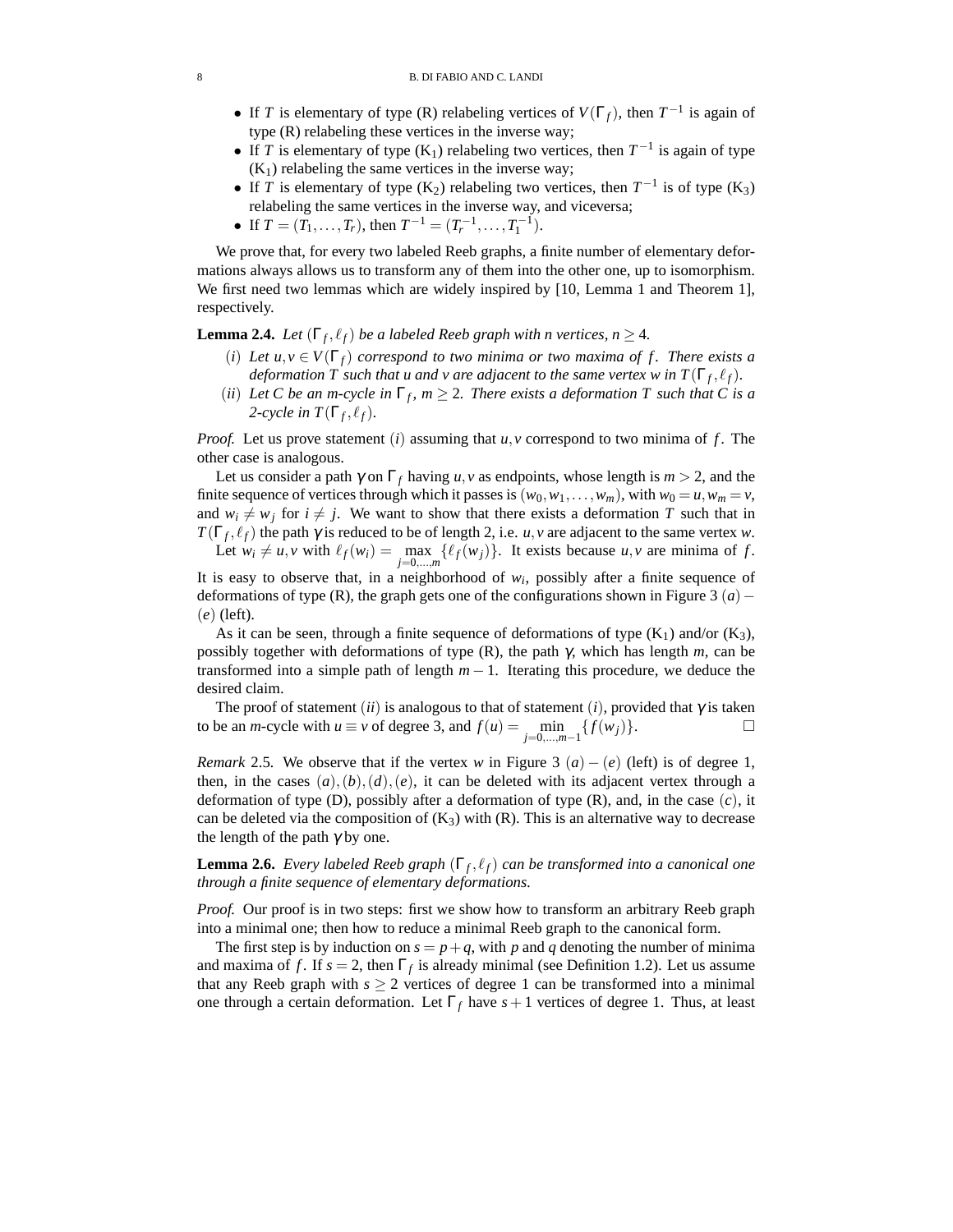

FIGURE 3. Possible configurations of a simple path on a labeled Reeb graph in a neighborhood of its maximum point, and elementary deformations which reduce its length.

one between *p* and *q* is greater than one. Let  $p > 1$  (the case  $q > 1$  is analogous). By Lemma 2.4 (*i*), if  $u, v$  correspond to two minima of  $f$ , we can construct a deformation  $T$ such that in  $T(\Gamma_f, \ell_f)$  these vertices are both adjacent to a certain vertex *w* of degree 3. Let  $T(\Gamma_f, \ell_f) = (\Gamma, \ell)$ , with  $\ell(u) < \ell(v) < \ell(w)$ . If there exists a vertex  $w' \in \ell^{-1}(\ell(v), \ell(w))$ , since  $v, w'$  cannot be adjacent, we can apply a deformation of type  $(R)$  relabeling only *v*, and get a new labeling  $\ell'$  such that  $\ell'(w')$  is not contained in  $\ell'(v), \ell'(w)$ . Possibly repeating this procedure finitely many times, we get a new labeling, that for simplicity we still denote by  $\ell$ , such that  $\ell^{-1}([\ell(v), \ell(w)]) = \emptyset$ . Hence, through a deformation of type (D) deleting  $v, w$ , the resulting labeled Reeb graph has *s* vertices of degree 1. Hence, by the inductive hypothesis, it can be transformed into a minimal Reeb graph.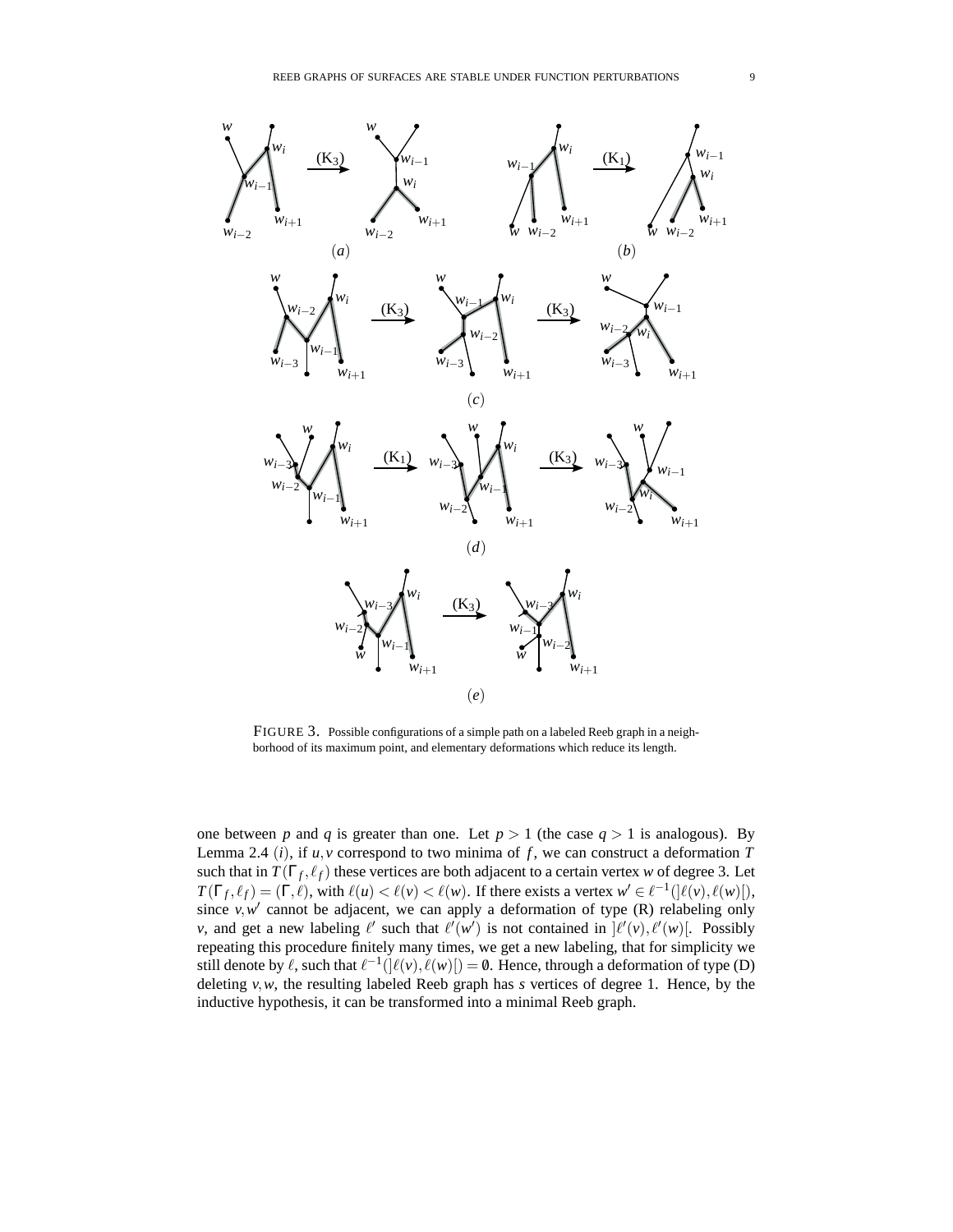Now we prove the second step. Let  $\Gamma_f$  be a minimal Reeb Graph, i.e.  $p = q = 1$ . The total number of splitting saddles (i.e. vertices of degree 3 for which there are two higher adjacent vertices) of  $\Gamma_f$  is g. If  $\mathfrak{g} = 0$ , then  $\Gamma_f$  is already canonical. Let us consider the case  $g \ge 1$ . Let  $v \in V(\Gamma_f)$  be a splitting saddle such that, for every cycle *C* containing *v*,  $\ell_f(v) = \min_{w \in C} {\ell_f(w)}$ , and let *C* be one of these cycles. By Lemma 2.4 (*ii*), there exists a deformation *T* that transforms *C* into a 2-cycle, still having *v* as the lowest vertex. Let *v* ′ be the highest vertex in this 2-cycle. We observe that no other cycles of  $T(\Gamma_f)$  contain *v* and *v'*, otherwise the initial assumption on  $\ell_f(v)$  would be contradicted. Hence *v*, *v'* and the edges adjacent to them are not touched when applying again Lemma 2.4 (*ii*) to reduce the length of another cycle. Therefore, iterating the same argument on a different splitting saddle, after at most  $\mathfrak g$  iterations (actually at most  $\mathfrak g - 1$  would suffice)  $\Gamma_f$  is transformed into a canonical Reeb graph.

**Proposition 2.7.** *Let*  $(\Gamma_f, \ell_f)$  *and*  $(\Gamma_g, \ell_g)$  *be two labeled Reeb graphs. Then the set of all the deformations T such that*  $T(\Gamma_f, \ell_f) \cong (\Gamma_g, \ell_g)$  *is non-empty. This set of deformations will be denoted by*  $\mathscr{T}((\Gamma_f, \ell_f), (\Gamma_g, \ell_g)).$ 

*Proof.* By Lemma 2.6 we can find two deformations  $T_f$  and  $T_g$  transforming  $(\Gamma_f, \ell_f)$  and  $(\Gamma_g, \ell_g)$ , respectively, into canonical labeled Reeb graphs. Moreover,  $T_f(\Gamma_f, \ell_f)$  can be transformed into a graph isomorphic to  $T_g(\Gamma_g, \ell_g)$  through an elementary deformation of  $\textrm{type (R)}, \textrm{say } T_{\textrm{R}}. \textrm{ Thus } (\Gamma_g, \ell_g) \cong T_g^{-1} T_{\textrm{R}} T_f(\Gamma_f)$  $, \ell_f$ ).

### 3. EDITING DISTANCE BETWEEN LABELED REEB GRAPHS

In this section we introduce an editing distance between labeled Reeb graphs, in terms of the cost necessary to transform one graph into another. We begin by defining the cost of a deformation.

**Definition 3.1.** Let *T* be an elementary deformation such that  $T(\Gamma_f, \ell_f) \cong (\Gamma_g, \ell_g)$ .

• If *T* is of type (B) inserting the vertices  $u_1, u_2 \in V(\Gamma_g)$ , then we define the associated cost as

.

.

$$
c(T) = \frac{|\ell_g(u_1) - \ell_g(u_2)|}{2}
$$

• If *T* is of type (D) deleting the vertices  $u_1, u_2 \in V(\Gamma_f)$ , then we define the associated cost as

$$
c(T) = \frac{|\ell_f(u_1) - \ell_f(u_2)|}{2}
$$

• If *T* is of type (R) relabeling the vertices  $v \in V(\Gamma_f) = V(\Gamma_g)$ , then we define the associated cost as

$$
c(T) = \max_{v \in V(\Gamma_f)} |\ell_f(v) - \ell_g(v)|.
$$

• If *T* is of type  $(K_i)$ , with  $i = 1, 2, 3$ , relabeling the vertices  $u_1, u_2 \in V(\Gamma_f)$ , then we define the associated cost as

$$
c(T) = \max\{|\ell_f(u_1) - \ell_g(u_1)|, |\ell_f(u_2) - \ell_g(u_2)|\}.
$$

Moreover, if  $T = (T_1, \ldots, T_r)$  is a deformation such that  $T_r \cdots T_1(\Gamma_f, \ell_f) \cong (\Gamma_g, \ell_g)$ , we define the associated cost as  $c(T) = \sum_{i=1}^{r} c(T_i)$ .

**Proposition 3.2.** *For every deformation T such that*  $T(\Gamma_f, \ell_f) \cong (\Gamma_g, \ell_g)$ ,  $c(T^{-1}) = c(T)$ *.*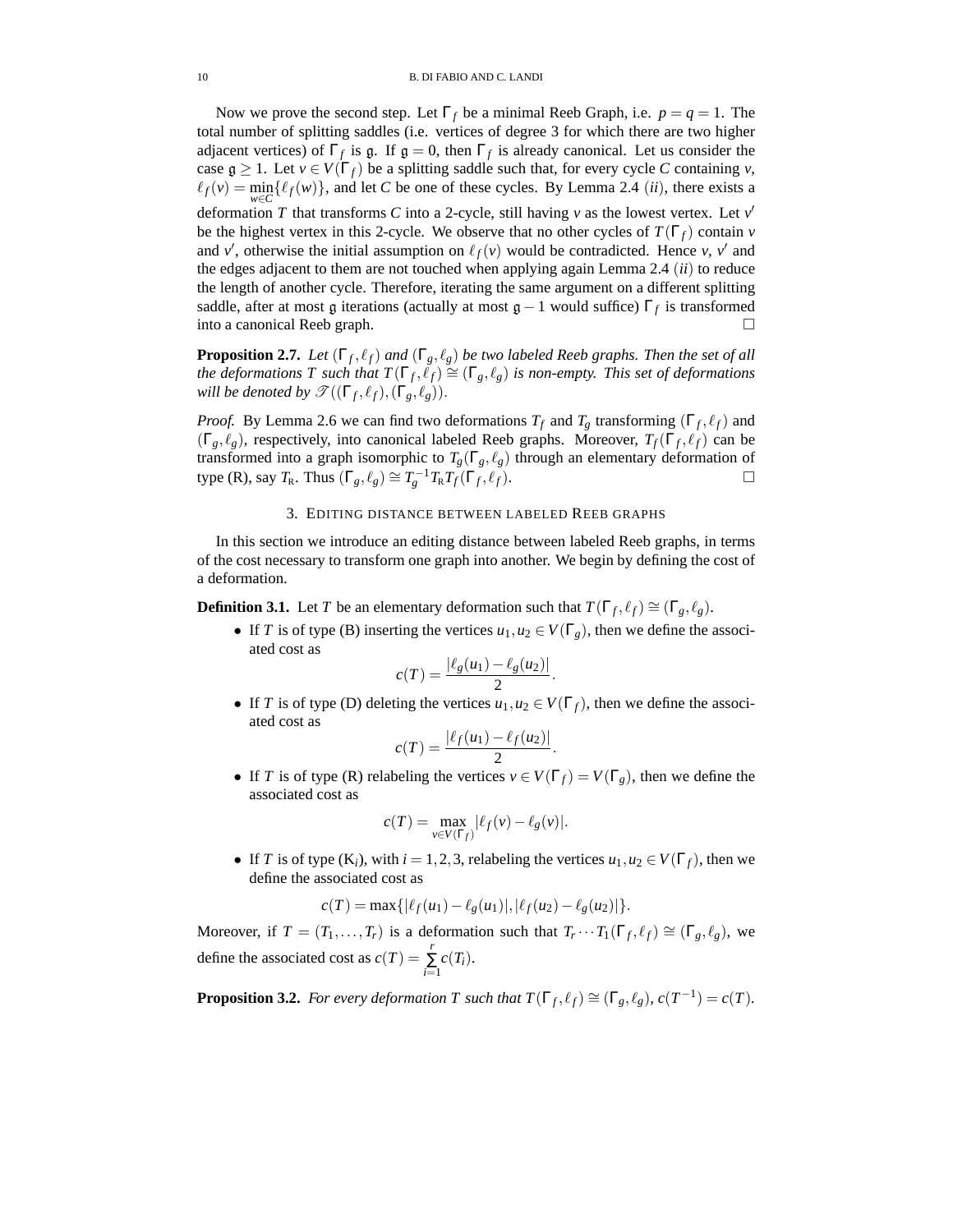*Proof.* It is sufficient to observe that, for every deformation  $T = (T_1, \ldots, T_r)$  such that  $T(\Gamma_f, \ell_f) \cong (\Gamma_g, \ell_g)$ , Definitions 3.1 and 2.3 imply the following equalities:

$$
c(T) = \sum_{i=1}^{r} c(T_i) = \sum_{i=1}^{r} c(T_i^{-1}) = c(T^{-1}).
$$

**Theorem 3.3.** *For every two labeled Reeb graphs*  $(\Gamma_f, \ell_f)$  *and*  $(\Gamma_g, \ell_g)$ *, we set* 

$$
d((\Gamma_f, \ell_f), (\Gamma_g, \ell_g)) = \inf_{T \in \mathcal{F}((\Gamma_f, \ell_f), (\Gamma_g, \ell_g))} c(T).
$$

*Then d is a pseudometric on isomorphism classes of labeled Reeb graphs.*

*Proof.* The coincidence axiom can be verified by observing that the identical deformation, if obtained as a particular elementary deformation of type  $(R)$ , has a cost equal to 0; the symmetry is a consequence of Proposition 3.2; the triangle inequality can be proved in the standard way.

In order to deduce that *d* is actually a metric, we need to prove that  $d((\Gamma_f, \ell_f), (\Gamma_g, \ell_g)) =$ 0 implies  $(\Gamma_f, \ell_f) \cong (\Gamma_g, \ell_g)$ . Nevertheless, for simplicity, we will refer to *d* as to the *editing distance*.

In the next Section 4 we prove that the editing distance between two labeled Reeb graphs is upper-bounded by the *C* 0 -norm evaluated at the difference between the corresponding functions. We observe that such a result is strictly related to how the cost of an elementary deformation of type (R) has been defined. See, for instance, Example 1.

**Example 1.** Let  $f, g : \mathcal{M} \to \mathbb{R}$  with  $f, g \in \mathcal{F}^0$  illustrated in Figure 4. Let  $f(q_i) - f(p_i) = a$ ,  $i = 1, 2, 3$ . Let us show that  $d((\Gamma_f, \ell_f), (\Gamma_g, \ell_g)) \leq \frac{a}{2}$ . For every  $0 < \varepsilon < \frac{a}{2}$ , we can apply



FIGURE 4. The functions  $f, g \in \mathcal{F}^0$  considered in Example. Even in this case  $d((\Gamma_f, \ell_f), (\Gamma_g, \ell_g)) = D(f, g) = \frac{1}{2}(f(q_1) - f(p_1)).$ 

to  $(\Gamma_f, \ell_f)$  a deformation of type (R), that relabels the vertices  $p_i, q_i, i = 1, 2, 3$ , in such a way that  $\ell_f(p_i)$  is increased by  $\frac{a}{2} - \varepsilon$ , and  $\ell_f(q_i)$  is decreased by  $\frac{a}{2} - \varepsilon$ , composed with three deformations of type (D) that delete  $p_i$  with  $q_i$ ,  $i = 1, 2, 3$ . Thus, since the total cost is equal to  $\frac{a}{2} - \varepsilon + 3\varepsilon$ , by the arbitrariness of  $\varepsilon$ , it holds that  $d((\Gamma_f, \ell_f), (\Gamma_g, \ell_g)) \leq \frac{a}{2}$ .

 $\Box$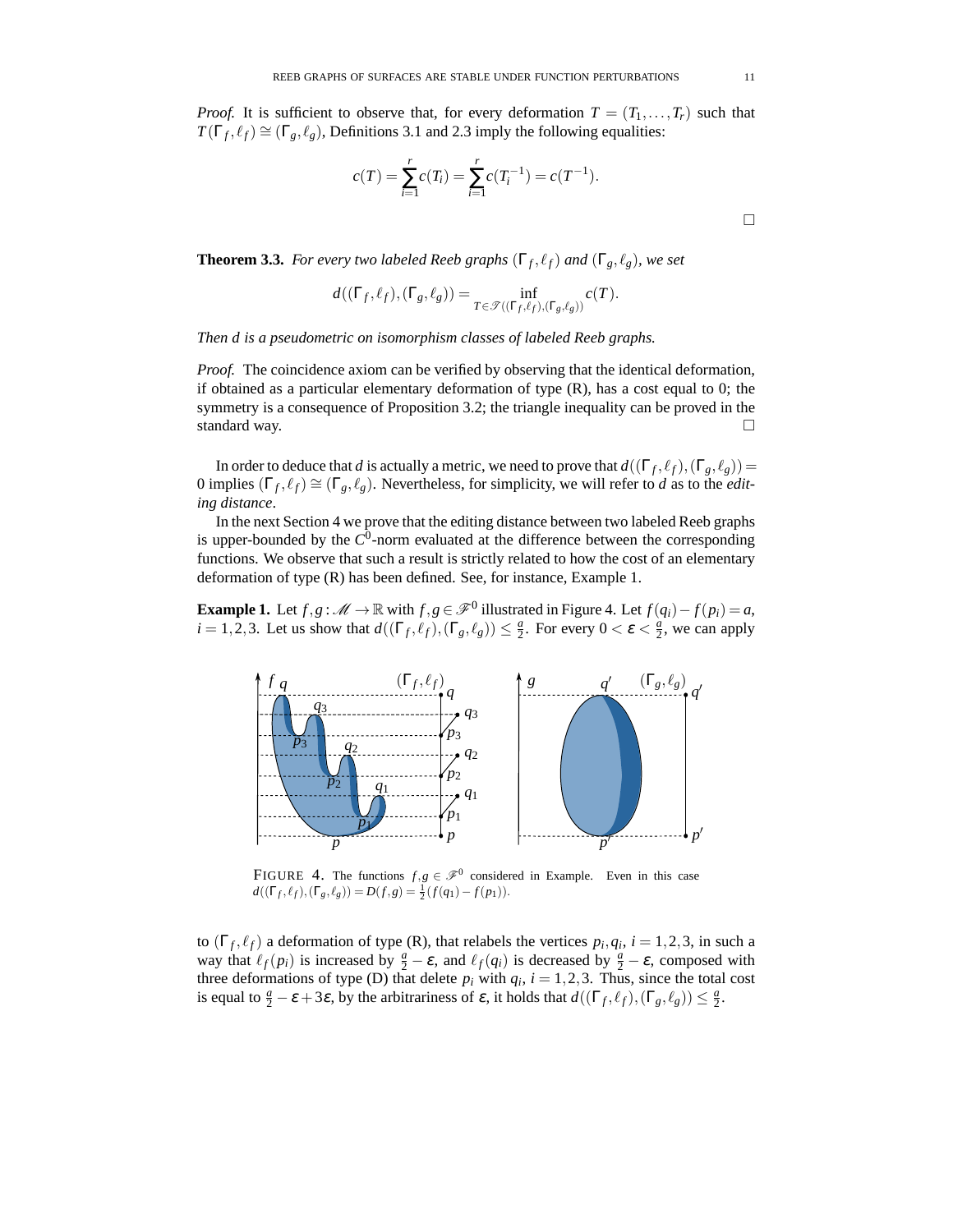## 4. STABILITY

This section is devoted to proving that Reeb graphs of orientable surfaces are stable under function perturbations. More precisely, it will be shown that arbitrary changes in simple Morse functions imply smaller changes in the editing distance between the associated labeled Reeb graphs. Formally:

**Theorem 4.1.** *For every f*, $g \in \mathscr{F}^0$ ,  $d((\Gamma_f, \ell_f), (\Gamma_g, \ell_g)) \leq ||f - g||_{C^0}$ , where  $||f - g||_{C^0} =$  $\max_{p \in \mathcal{M}} |f(p)-g(p)|$ .

In order to prove this stability theorem, we consider  $\mathscr F$  endowed with the  $C^2$  topology, which may be defined as follows. Let  ${U_\alpha}$  be a coordinate covering of M with coordinate maps  $\varphi_{\alpha}: U_{\alpha} \to \mathbb{R}^2$ , and let  $\{C_{\alpha}\}\$  be a compact refinement of  $\{U_{\alpha}\}\$ . For every positive constant  $\delta > 0$  and for every  $f \in \mathscr{F}$ , define  $N(f, \delta)$  as the subset of  $\mathscr{F}$ consisting of all maps *g* such that, denoting  $f_{\alpha} = f \circ \varphi_{\alpha}^{-1}$  and  $g_{\alpha} = g \circ \varphi_{\alpha}^{-1}$ , it holds that  $\max_{i+j\leq 2} |\frac{\partial^{i+j}}{\partial x^i \partial y}|$  $\frac{\partial^{i+j}}{\partial x^i \partial y^j}(f_\alpha - g_\alpha)| < \delta$ , at all points of  $\varphi_\alpha(C_\alpha)$ . The  $C^2$  topology is the topology obtained by taking the sets  $N(f, \delta)$  as a base of neighborhoods.

Next we consider the strata  $\mathscr{F}^0$  and  $\mathscr{F}^1$  of the *natural stratification* of  $\mathscr{F}$ , as presented by Cerf in [4].

- The stratum  $\mathcal{F}^0$  is the set of simple Morse functions.
- The stratum  $\mathscr{F}^1$  is the disjoint union of two sets  $\mathscr{F}^1_\alpha$  and  $\mathscr{F}^1_\beta$ , where
	- $-\mathcal{F}_{\alpha}^1$  is the set of functions whose critical levels contain exactly one critical point, and the critical points are all non-degenerate, except exactly one.
	- $-\mathcal{F}_{\beta}^1$  is the set of Morse functions whose critical levels contain at most one critical point, except for one level containing exactly two critical points.

 $\mathscr{F}^1$  is a sub-manifold of co-dimension 1 of  $\mathscr{F}^0 \cup \mathscr{F}^1$ , and the complement of  $\mathscr{F}^0 \cup \mathscr{F}^1$ in  $\mathscr F$  is of co-dimension greater than 1. Hence, given two functions  $f, g \in \mathscr F^0$ , we can always find  $\widehat{f}, \widehat{g} \in \mathcal{F}^0$  arbitrarily near to *f*,*g*, respectively, for which

•  $\hat{f}, \hat{g}$  are RL-equivalent to  $f, g$ , respectively,

and the path  $h(\lambda) = (1 - \lambda)\hat{f} + \lambda\hat{g}$ , with  $\lambda \in [0, 1]$ , is such that

- $h(\lambda)$  belongs to  $\mathscr{F}^0 \cup \mathscr{F}^1$  for every  $\lambda \in [0,1]$ ;
- $h(\lambda)$  is transversal to  $\mathscr{F}^1$ .

As a consequence,  $h(\lambda)$  belongs to  $\mathscr{F}^1$  for at most a finite collection of values  $\lambda$ , and does not traverse strata of co-dimension greater than 1 (see, e.g., [7]).

With these preliminaries set, the stability theorem will be proven by considering a path that connects *f* to *g* via  $\hat{f}$ ,  $h(\lambda)$ , and  $\hat{g}$  as aforementioned. This path can be split into a number of segments whose endpoints are such that the stability theorem holds on them, as shown in some preliminary lemmas. In conclusion Theorem 4.1 will be proven by applying the triangle inequality of the editing distance.

In the following preliminary lemmas, *f* and *g* belong to  $\mathscr{F}^0$  and  $h : [0,1] \to \mathscr{F}$  denotes their convex linear combination:  $h(\lambda) = (1 - \lambda)f + \lambda g$ .

**Lemma 4.2.** 
$$
||h(\lambda') - h(\lambda'')||_{C^0} = |\lambda' - \lambda''| \cdot ||f - g||_{C^0}
$$
 for every  $\lambda', \lambda'' \in [0, 1]$ .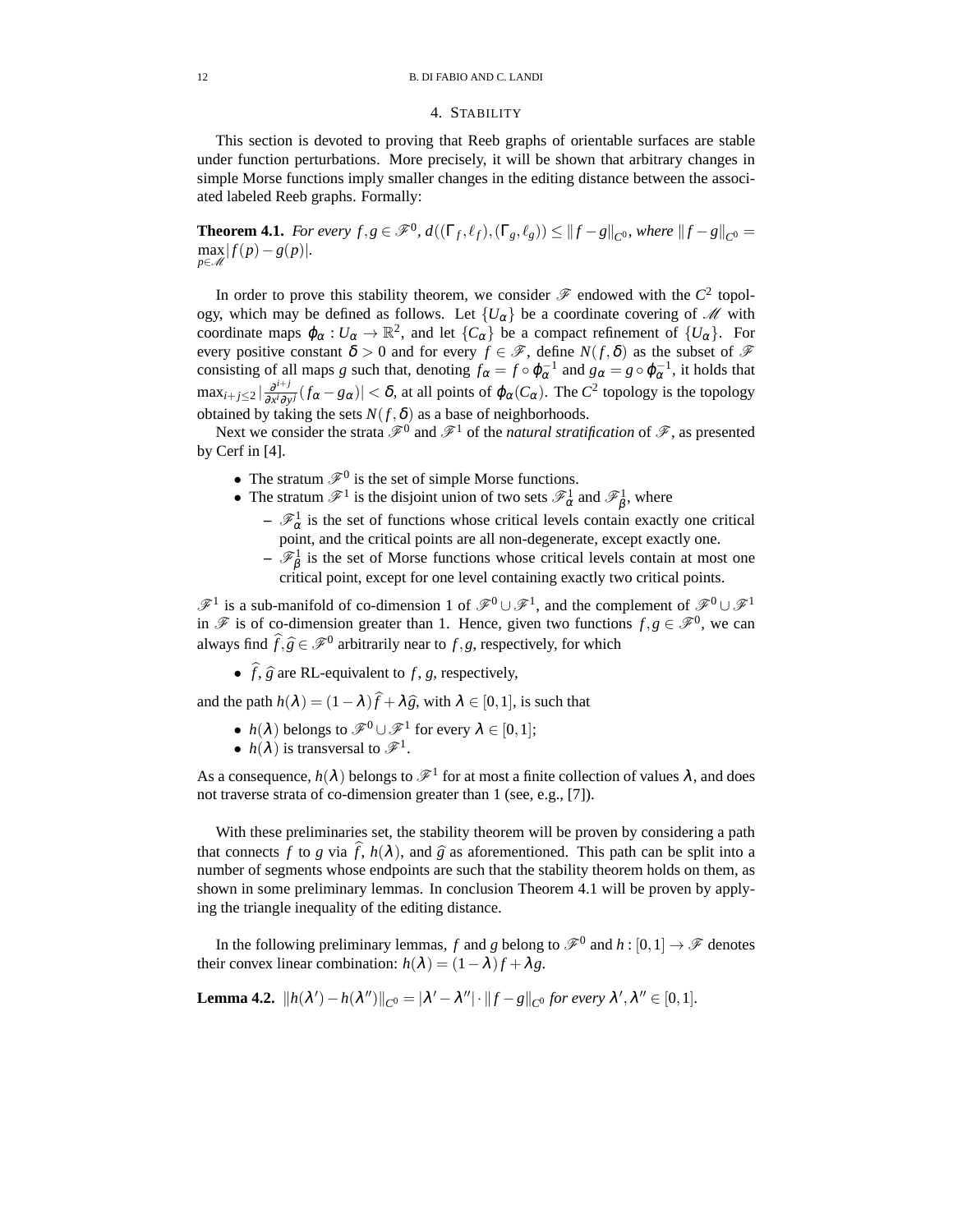*Proof.*

$$
||h(\lambda') - h(\lambda'')||_{C^0} = ||(1 - \lambda')f + \lambda'g - (1 - \lambda'')f - \lambda''g||_{C^0}
$$
  
= 
$$
||(\lambda'' - \lambda')f - (\lambda'' - \lambda')g||_{C^0} = |\lambda' - \lambda''| \cdot ||f - g||_{C^0}.
$$

**Lemma 4.3.** *If*  $h(\lambda) \in \mathscr{F}^0$  for every  $\lambda \in [0,1]$ , then  $d((\Gamma_f, \ell_f), (\Gamma_g, \ell_g)) \leq ||f - g||_{C^0}$ .

*Proof.* The statement can be proved in the same way as [5, Prop. 4.4].

**Lemma 4.4.** Let  $h(\lambda)$  intersect  $\mathscr{F}^1$  transversely at  $h(\overline{\lambda})$ ,  $0 < \overline{\lambda} < 1$ , and nowhere else. Then, for every constant value  $\delta > 0$ , there exist two real numbers  $\lambda', \lambda''$  with  $0 < \lambda' <$  $\overline{\lambda} < \lambda'' < 1$ , such that

$$
d((\Gamma_{h(\lambda')}, \ell_{h(\lambda')}), (\Gamma_{h(\lambda'')}, \ell_{h(\lambda'')})) \leq \delta.
$$

*Proof.* In this proof we use the notion of universal deformation. More details on universal deformations may be found in [4, 14, 18].

In particular, since  $h(\lambda)$  intersects  $\mathscr{F}^1$  transversely at  $h(\overline{\lambda})$ , we can consider two different universal deformations of  $\overline{h} = h(\overline{\lambda})$ :  $F(s, p) = \overline{h}(p) + s \cdot (g - f)(p)$ , and  $G(s, p)$  whose construction depends on whether  $\bar{h}$  belongs to  $\mathscr{F}_{\alpha}^1$  or  $\mathscr{F}_{\beta}^1$ .

Let us assume for a moment that *G* has been defined.

We want to exploit the fact that, being two universal deformations of  $\overline{h} \in \mathcal{F}^1$ , *F* and *G* are equivalent. This means that there exist a diffeomorphism  $\eta(s)$  with  $\eta(0) = 0$ , and a local diffeomorphism  $\phi(s,(x,y))$ , with  $\phi(s,(x,y)) = (\eta(s), \psi(\eta(s),(x,y)))$  and  $\phi(0,(x,y)) =$  $(0, (x, y))$ , such that  $F = (\eta^* G) \circ \phi$ . Hence, the Reeb graphs of  $F(s, \cdot)$  and  $G(\eta(s), \cdot)$  are isomorphic. Moreover, the difference in the values of the labels of corresponding vertices in the Reeb graphs of  $F(s, \cdot)$  and  $G(\eta(s), \cdot)$  continuously depends on *s*, and is 0 for  $s = 0$ . Therefore, for every  $\delta > 0$ , taking |s| sufficiently small, it is possible to transform the labeled Reeb graph of  $F(s, \cdot)$  into that of  $G(\eta(s), \cdot)$ , or viceversa, by a deformation of type (R) whose cost is not greater than  $\delta/3$ . Moreover, as equalities (4.1)-(4.2) will show, for every  $\delta > 0$ , |s| can be taken sufficiently small that the distance between the labeled Reeb graphs of  $G(\eta(s),\cdot)$  and  $G(\eta(-s),\cdot)$  is not greater that  $\delta/3$ .

Applying the triangle inequality, we deduce that, for every  $\delta > 0$ , there exists a sufficiently small  $s > 0$  such that the distance between the labeled Reeb graphs of  $F(s, \cdot)$  and *F*( $-s$ , $\cdot$ ) is not greater than  $\delta$ . Thus the claim follows taking  $\lambda' = \overline{\lambda} - s$  and  $\lambda'' = \overline{\lambda} + s$ .

Let us construct the universal deformation *G*.

If  $\overline{h} \in \mathscr{F}_{\alpha}^1$ , let  $\overline{p}$  be the sole degenerate critical point for  $\overline{h}$ . Let  $(x, y)$  be a suitable local coordinate system around  $\bar{p}$  in which the canonical expression of  $\bar{h}$  is  $\bar{h}(x, y) = \bar{h}(\bar{p}) \pm \bar{h}(\bar{p})$  $x^2 + y^3$ . Let  $\omega : \mathcal{M} \to \mathbb{R}$  be a smooth function equal to 1 in a neighborhood of  $\overline{p}$ , which decreases moving from  $\bar{p}$ , and whose support is contained in the chosen coordinate chart around  $\overline{p}$ . Finally, let  $G(s,(x,y)) = \overline{h}(x,y) + s \cdot \omega(x,y) \cdot y$ .

For  $s < 0$ ,  $G(s, \cdot)$  has no critical points in the support of  $\omega$  and is equal to h everywhere else, while, for  $s > 0$ ,  $G(s, \cdot)$  has exactly two critical points in the support of  $\omega$ , precisely  $p_1 = (0, -\sqrt{\frac{s}{3}})$  and  $p_2 = (0, \sqrt{\frac{s}{3}})$ , and is equal to  $\overline{h}$  everywhere else (see Figure 5). Therefore, for every  $s > 0$  sufficiently small, the labeled Reeb graph of  $G(-s, \cdot)$ can be transformed into that of  $G(s, \cdot)$  by an elementary deformation of type (B). By Definition 3.1, a direct computation shows that its cost is

$$
(4.1) \qquad \frac{\left|\overline{h}(\overline{p}) + \left(\sqrt{\frac{s}{3}}\right)^3 + s \cdot \sqrt{\frac{s}{3}} - \left(\overline{h}(\overline{p}) - \left(\sqrt{\frac{s}{3}}\right)^3 - s \cdot \sqrt{\frac{s}{3}}\right)\right|}{2} = 4 \cdot \left(\frac{s}{3}\right)^{3/2}.
$$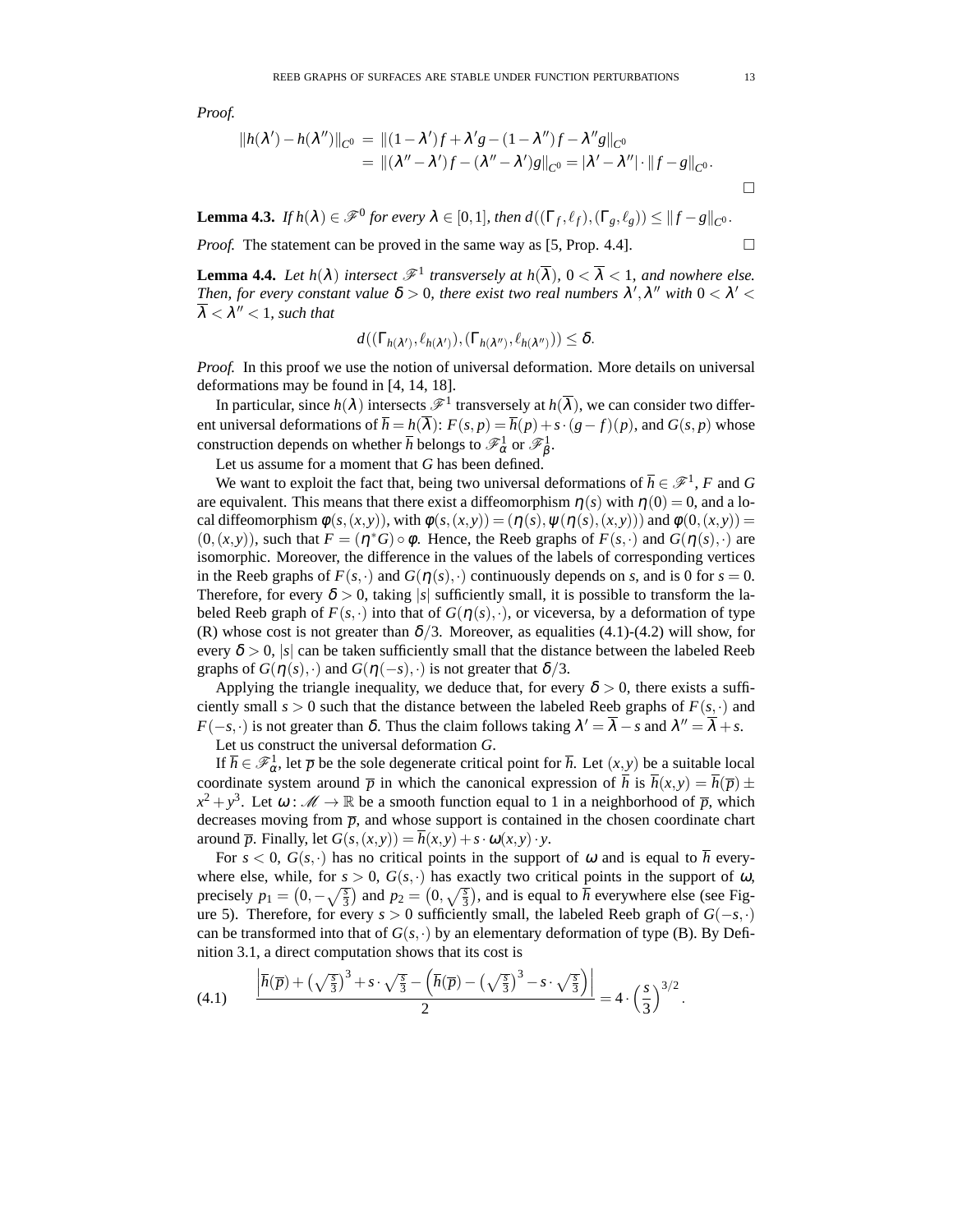

FIGURE 5. A function  $\bar{h} \in \mathcal{F}^1_\alpha$  with one degenerate critical point (center) admits a universal deformation  $G(s, \cdot)$  in which, for  $s < 0$ , the degenerate critical point disappears (left), while, for  $s > 0$ , the degenerate critical point is split into non-degenerate singularities (right). The labeled Reeb graphs associated with  $G(s, \cdot)$  for  $s < 0$  and  $s > 0$  can be obtained one from the other through an elementary deformation of type (B) or (D).

Obviously, in the case  $s < 0$ , the deformation we consider is of type (D), and its cost is the same because of Proposition 3.2.

Let us now assume that  $\bar{h} \in \mathcal{F}_{\beta}^1$ , and let  $\bar{p}$  and  $\bar{q}$  be the critical points of  $\bar{h}$  such that  $\overline{h}(\overline{p}) = \overline{h}(\overline{q}).$ 

We distinguish the following two situations:

(1) The points  $\bar{p}$  and  $\bar{q}$  belong to two different connected components of  $\bar{h}^{-1}(\bar{h}(\bar{p}))$ (see Figure 6).



FIGURE 6. Two critical points belonging to different connected components of the same critical level. The dark (light, respectively) regions correspond to points under (over, respectively) the considered critical level. Possibly inverting the colors of one or both the components, we obtain all the possible cases.

(2) The points  $\bar{p}$  and  $\bar{q}$  belong to the same connected component of  $\bar{h}^{-1}(\bar{h}(\bar{p}))$  (see Figure 7).

In both the cases (1) and (2), since  $\bar{p}$  is non-degenerate, there exists a suitable local coordinate system  $(x, y)$  around  $\overline{p}$  in which the canonical expression of *h* is  $h(x, y) = h(\overline{p}) +$  $x^2 + y^2$  if  $\overline{p}$  is a minimum, or  $\overline{h}(x, y) = \overline{h}(\overline{p}) - x^2 - y^2$  if  $\overline{p}$  is a maximum, or  $\overline{h}(x, y) =$  $\overline{h}(\overline{p}) \pm x^2 \mp y^2$  if  $\overline{p}$  is a saddle point.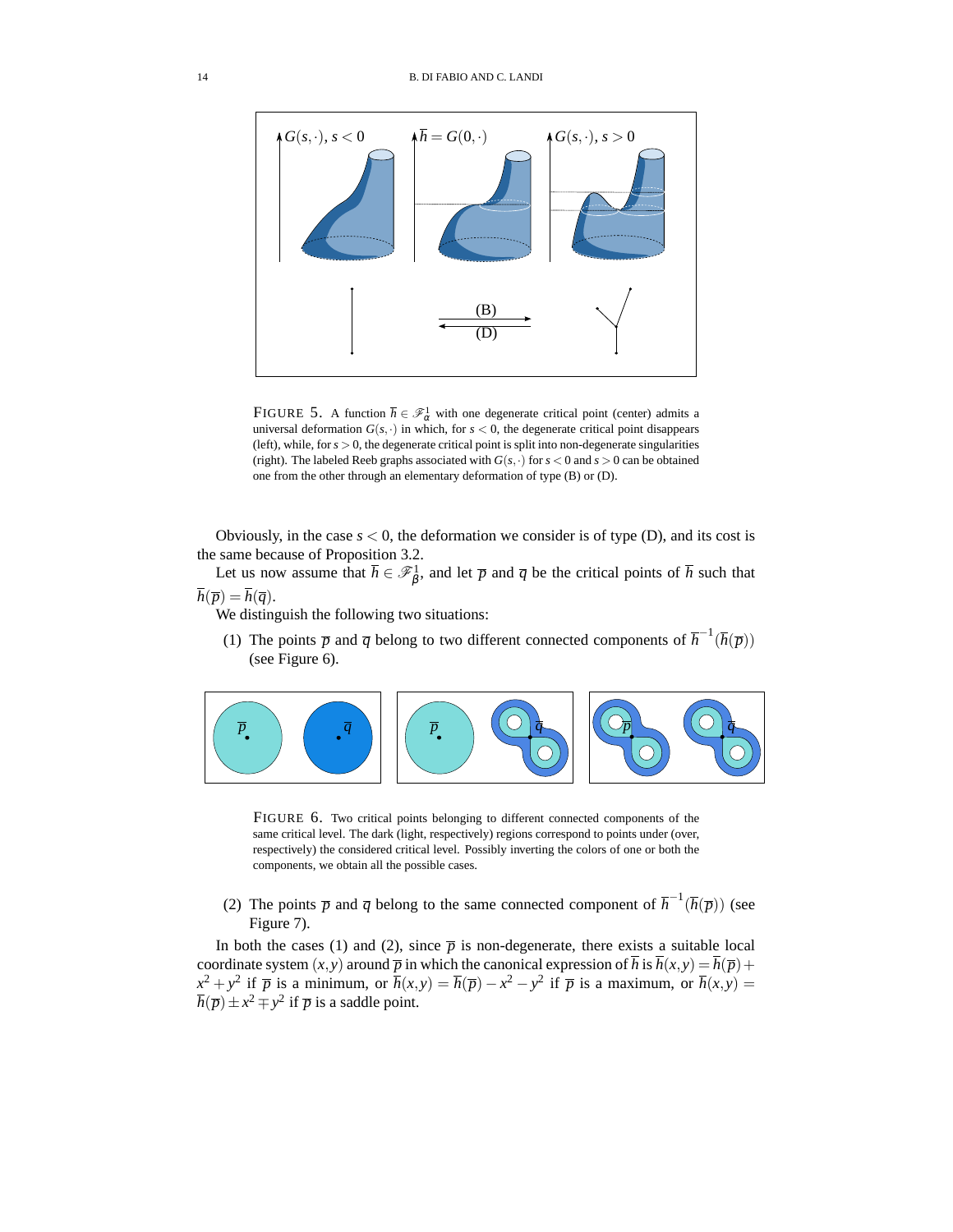

FIGURE 7. Two critical points belonging to the same connected component of the same critical level. The dark (light, respectively) regions correspond to points under (over, respectively) the considered critical level. Possibly inverting the colors of this component, we obtain all the possible cases.

Let  $\omega : \mathcal{M} \to \mathbb{R}$  be a smooth function equal to 1 in a neighborhood of  $\overline{p}$ , which decreases moving from  $\bar{p}$ , and whose support is contained in the coordinate chart around  $\bar{p}$  in which *h* has one of the above expressions. Finally, let  $G(s,(x, y)) = h(x, y) + s \cdot \omega(x, y)$ .

For every *s* sufficiently small,  $G(s, \cdot)$  has the same critical points, with the same indices, as  $\bar{h}$ . As for critical values, they are the same as well, apart from the value taken at  $\overline{p}$ :  $G(s, \overline{p}) = \overline{h}(\overline{p}) + s$ . Therefore, for every *s* sufficiently small, the labeled Reeb graph of  $G(s, \cdot)$ , with  $s < 0$ , can be transformed into that of  $G(s, \cdot)$ , with  $s > 0$ , by one of the following elementary deformations.

In all the cases (1), for every  $s > 0$  sufficiently small, the deformation *T* which takes the labeled Reeb graph of *G*(−*s*, ·) to the labeled Reeb graph of *G*(*s*, ·) is of type (R).

As for the cases (2), the following deformations shall be considered:

- If  $\bar{p}$  and  $\bar{q}$  are as in Figure 7 (*a*), for every  $s > 0$  sufficiently small, the deformation *T* which takes the labeled Reeb graph of *G*(−*s*,⋅) to the labeled Reeb graph of  $G(s, \cdot)$  is of type  $(K_1)$  (see e.g. the example in Figure 8).
- If  $\overline{p}$  and  $\overline{q}$  are as in Figure 7 (*b*), for every *s* > 0 sufficiently small, the deformation *T* which takes the labeled Reeb graph of *G*(−*s*,⋅) to the labeled Reeb graph of  $G(s, \cdot)$  is of type (K<sub>3</sub>), while the deformation which takes the labeled Reeb graph of  $G(s, \cdot)$  to the labeled Reeb graph of  $G(-s, \cdot)$  is of type  $(K_2)$  (see e.g. the example in Figure 9).
- If  $\overline{p}$  and  $\overline{q}$  are as in Figure 7 (*c*) or (*d*), for every  $s > 0$  sufficiently small, the deformation *T* which takes the labeled Reeb graph of *G*(−*s*,·) to the labeled Reeb graph of  $G(s, \cdot)$  is of type (R) (see e.g. the examples in Figures 10-11).

In all the cases, the cost of the considered deformation *T* is:

(4.2) 
$$
c(T) = |\overline{h}(\overline{p}) - s - (\overline{h}(\overline{p}) + s)| = 2s.
$$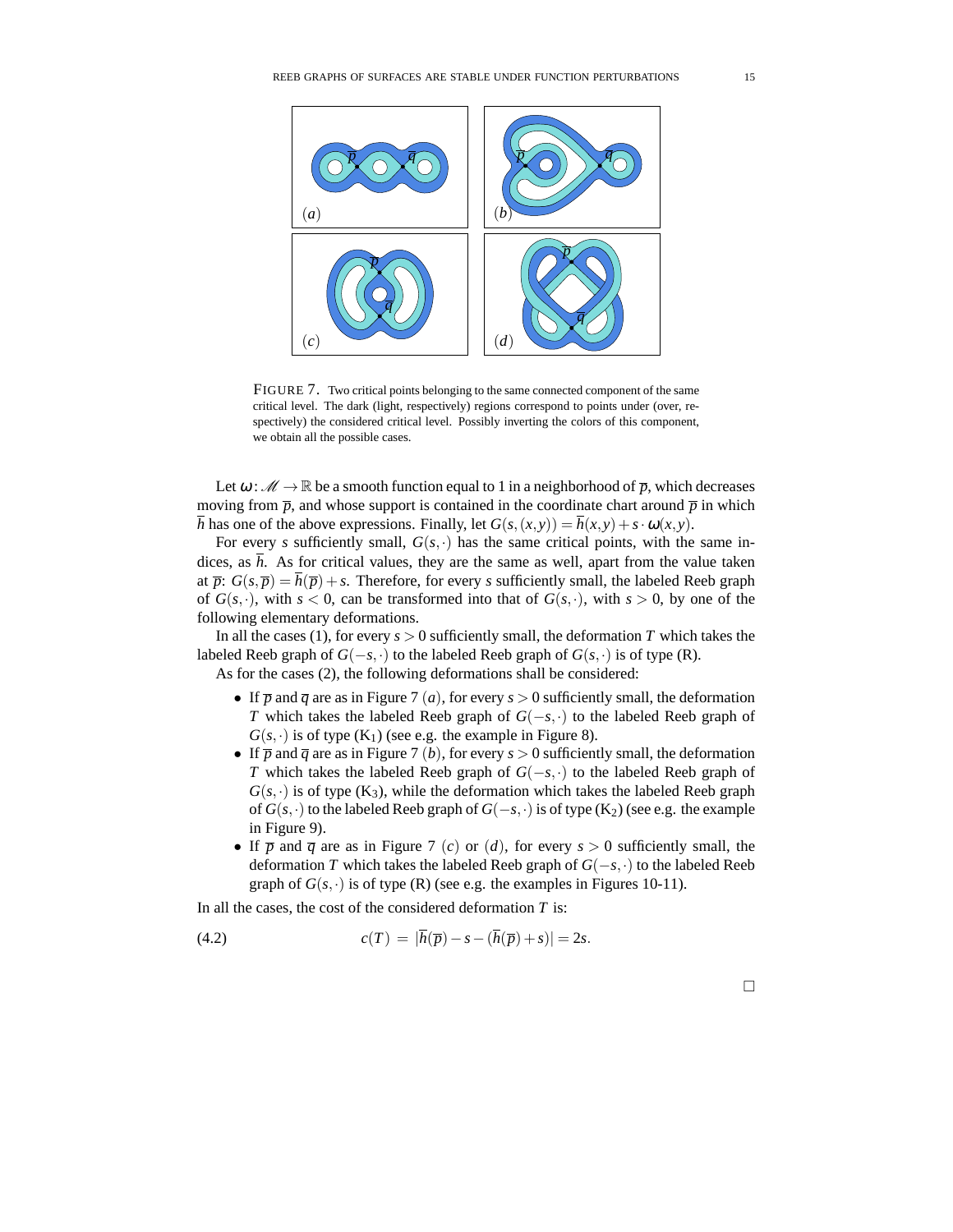

FIGURE 8. A function  $\bar{h} \in \mathcal{F}_{\beta}^1$  with two saddles as in Figure 7 (*a*) (center) admits a universal deformation  $G(s, \cdot)$  in which these two critical points belong to different critical levels (left-right). The labeled Reeb graphs associated with  $G(s, \cdot)$  for  $s < 0$  and  $s > 0$  can be obtained one from the other through an elementary deformation of type  $(K_1)$ .



FIGURE 9. A function  $\bar{h} \in \mathcal{F}^1_\beta$  with two saddles as in Figure 7 (*b*) (center) admits a universal deformation  $G(s, \cdot)$  in which these two critical points belong to different critical levels (left-right). The labeled Reeb graphs associated with  $G(s, \cdot)$  for  $s < 0$  and  $s > 0$ can be obtained one from the other through an elementary deformation of type  $(K_3)$  or its inverse  $(K_2)$ .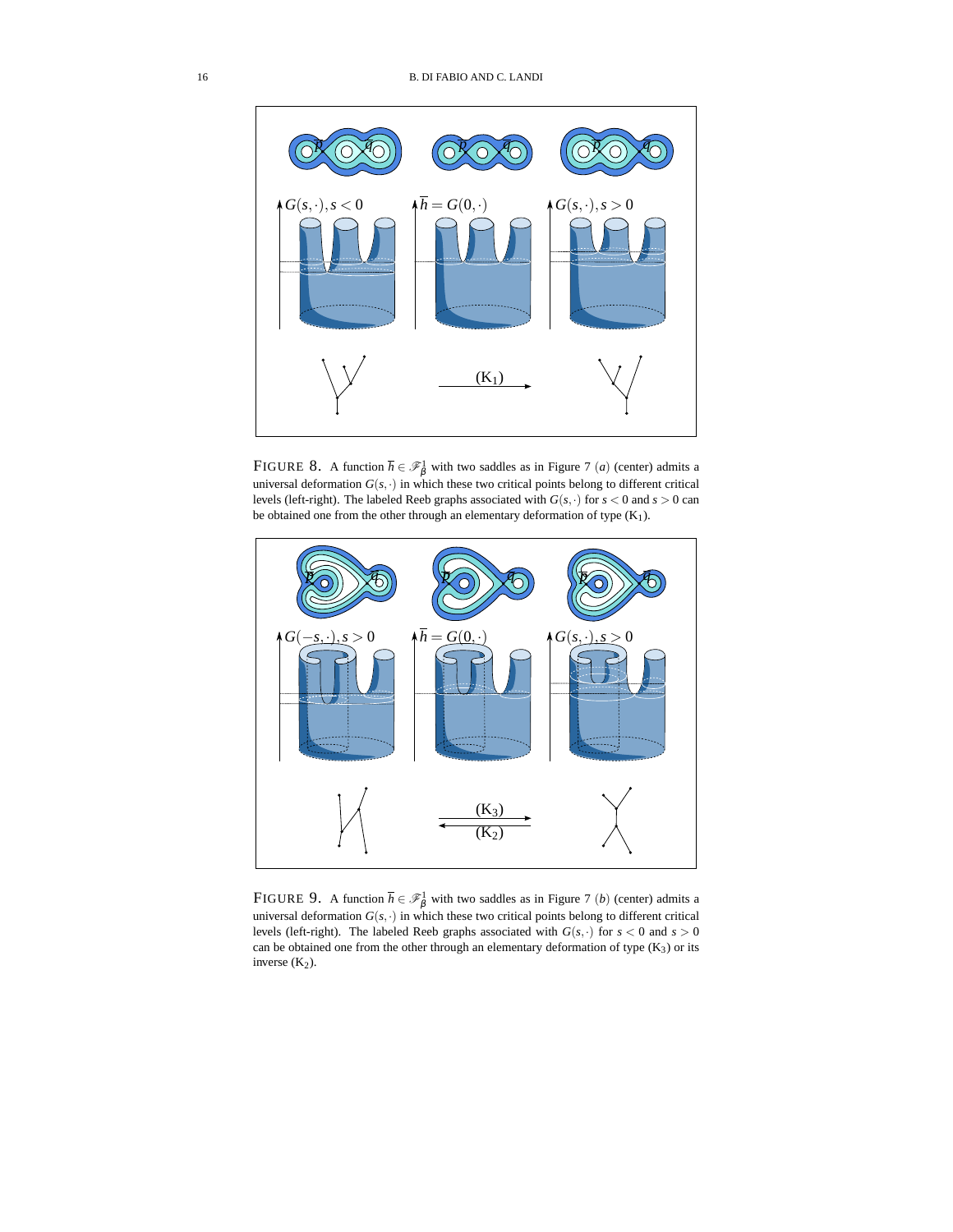

FIGURE 10. A function  $\bar{h} \in \mathcal{F}_{\beta}^1$  with two saddles as in Figure 7 (*c*) (center) admits a universal deformation  $G(s, \cdot)$  in which these two critical points belong to different critical levels (left-right). The labeled Reeb graphs associated with  $G(s, \cdot)$  for  $s < 0$  and  $s > 0$  can be obtained one from the other through an elementary deformation of type (R).



FIGURE 11. A function  $\bar{h} \in \mathcal{F}_{\beta}^1$  with two saddles as in Figure 7 (*d*) (center) admits a universal deformation  $G(s, \cdot)$  in which these two critical points belong to different critical levels (left-right). The labeled Reeb graphs associated with  $G(s, \cdot)$  for  $s < 0$  and  $s > 0$  can be obtained one from the other through an elementary deformation of type (R).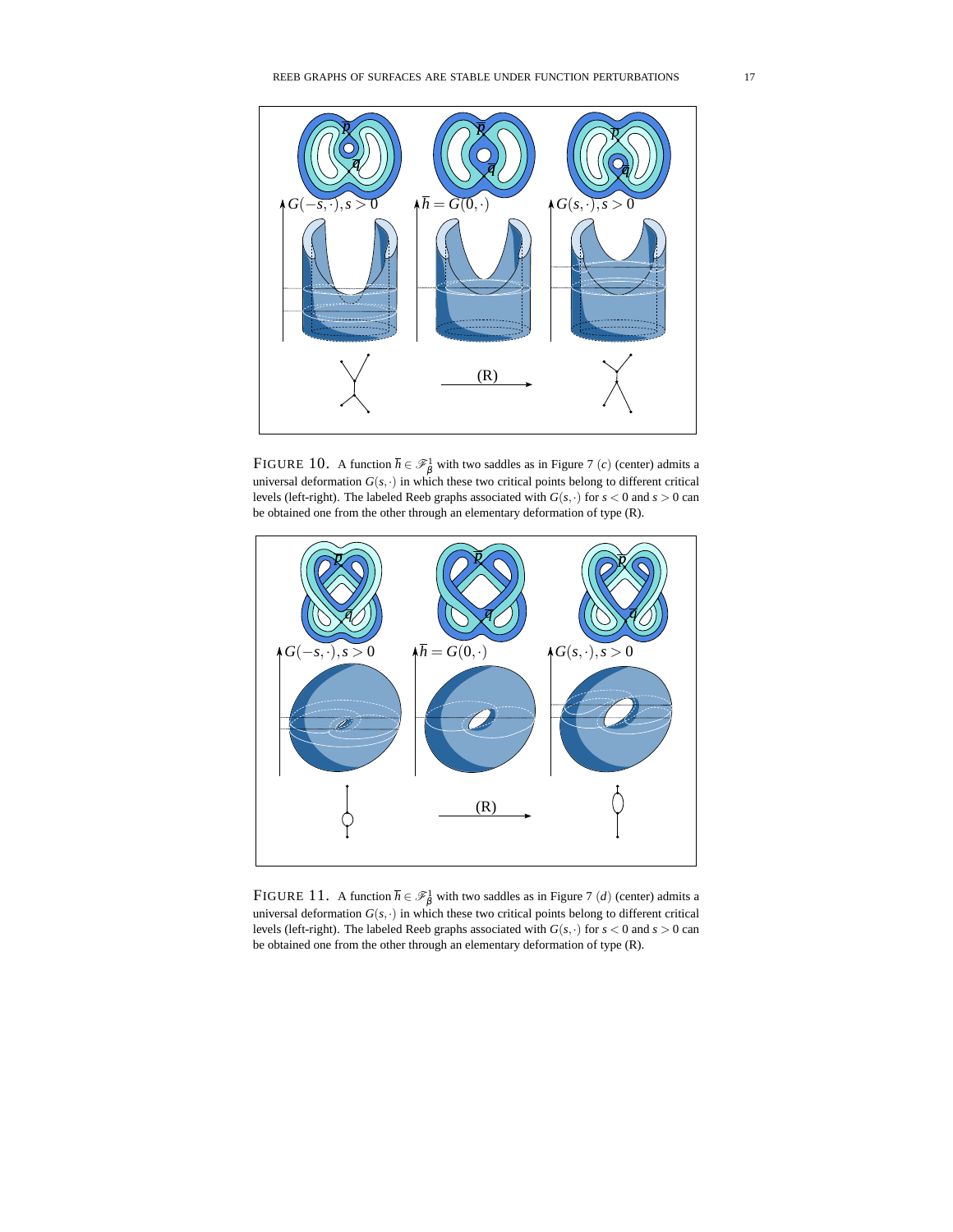**Lemma 4.5.** *If*  $h(\lambda)$  *belongs to*  $\mathscr{F}^0$  *for every*  $\lambda \in [0,1]$  *apart from one value*  $0 < \overline{\lambda} < 1$  *at which h transversely intersects*  $\mathscr{F}^1$ , then  $d((\Gamma_f, \ell_f), (\Gamma_g, \ell_g)) \leq ||f - g||_{C^0}$ .

*Proof.* Let  $\overline{h} = h(\overline{\lambda})$ . By Lemma 4.4, for every real number  $\delta > 0$ , we can find two values  $0 < \lambda' < \overline{\lambda} < \lambda'' < 1$  such that  $d((\Gamma_{h(\lambda')}, \ell_{h(\lambda')}), (\Gamma_{h(\lambda'')}, \ell_{h(\lambda'')})) \leq \delta$ . Applying the triangle inequality, we have:

$$
d((\Gamma_f, \ell_f), (\Gamma_g, \ell_g)) \leq d((\Gamma_f, \ell_f), (\Gamma_{h(\lambda')}, h(\lambda')_+) ) + d((\Gamma_{h(\lambda')}, h(\lambda')_+, (\Gamma_{h(\lambda'')}, h(\lambda'')_+))
$$
  
+  $d((\Gamma_{h(\lambda'')}, h(\lambda'')_+), (\Gamma_g, \ell_g)).$ 

From Lemma 4.3, and from Lemma 4.2 with  $f = h(0), g = h(1)$ , we get

$$
d((\Gamma_f,\ell_f),(\Gamma_{h(\lambda')},h(\lambda')_{\vert}))\leq ||f-h(\lambda')||_{C^0}=\lambda'\cdot||f-g||_{C^0},
$$

and

$$
d((\Gamma_{h(\lambda'')}, h(\lambda'')_{\vert}), (\Gamma_g, \ell_g)) \leq ||h(\lambda'') - g||_{C^0} = (1 - \lambda'') \cdot ||f - g||_{C^0}.
$$

Hence,

$$
d((\Gamma_f, \ell_f), (\Gamma_g, \ell_g)) \leq (1 + \lambda' - \lambda'') \cdot ||f - g||_{C^0} + \delta.
$$

In conclusion, given that  $0 < \lambda' < \lambda''$ , the inequality  $d((\Gamma_f, \ell_f), (\Gamma_g, \ell_g)) \leq ||f - g||_{C^0} + \delta$ holds. This yields the claim by the arbitrariness of  $\delta$ .

We are now ready to prove the stability Theorem 4.1.

*Proof of Theorem 4.1.* Recall from [9] that  $\mathscr{F}^0$  is open in  $\mathscr{F}$  endowed with the  $C^2$  topology. Then, for every sufficiently small real number  $\delta > 0$ , the neighborhoods  $N(f, \delta)$ and  $N(g, \delta)$  are contained in  $\mathcal{F}^0$ . Take  $\widehat{f} \in N(f, \delta)$  and  $\widehat{g} \in N(g, \delta)$  such that the path  $h : [0,1] \to \mathscr{F}$ , with  $h(\lambda) = (1-\lambda)\widehat{f} + \lambda \widehat{g}$ , belongs to  $\mathscr{F}^0$  for every  $\lambda \in [0,1]$ , except for at most a finite number *n* of values at which *h* transversely intersects  $\mathscr{F}^1$ .

We begin by proving our statement for  $\hat{f}$  and  $\hat{g}$ , and then show its validity for *f* and *g*. We proceed by induction on *n*.

If  $n = 0$  or  $n = 1$ , the inequality  $d((\Gamma_{\hat{f}}, \ell_{\hat{f}}), (\Gamma_{\hat{g}}, \ell_{\hat{g}})) \leq ||\hat{f} - \hat{g}||_{C^0}$  holds because of Lemma 4.3 or 4.5, respectively.

Let us assume the claim is true for  $n \ge 1$ , and prove it for  $n + 1$ .

Let  $0 < \mu_1 < \lambda_1 < \mu_2 < \lambda_2 < \ldots < \mu_n < \lambda_n < \mu_{n+1} < 1$ , with  $h(0) = \hat{f}, h(1) = \hat{g}, h(\mu_i) \in$  $\mathscr{F}^1$ , for every  $i = 1, ..., n + 1$ , and  $h(\lambda_j) \in \mathscr{F}^0$ , for every  $j = 1, ..., n$ . We consider *h* as the concatenation of the paths  $h^1, h^2 : [0,1] \to \mathscr{F}$ , defined, respectively, as  $h^1(\lambda) = (1 \lambda$ ) $\hat{f} + \lambda h(\lambda_n)$ , and  $h^2(\lambda) = (1 - \lambda)h(\lambda_n) + \lambda \hat{g}$ . The path  $h^1$  transversally intersect  $\mathcal{F}^1$  at *n* values  $\mu_1, \ldots, \mu_n$ . Hence, by inductive hypothesis, we have  $d((\Gamma_{\hat{f}}, \ell_{\hat{f}}), (\Gamma_{h(\lambda_n)}, \ell_{h(\lambda_n)})) \leq$  $\|\widehat{f} - h(\lambda_n)\|_{C^0}$ . Moreover, the path *h*<sup>2</sup> transversally intersect  $\mathcal{F}^1$  only at the value  $\mu_{n+1}$ . Consequently, by Lemma 4.5, we have  $d((\Gamma_{h(\lambda_n)}, \ell_{h(\lambda_n)}), (\Gamma_{\hat{g}}, \ell_{\hat{g}})) \leq ||h(\lambda_n) - \hat{g}||_{C^0}$ . Using the triangle inequality and Lemma 4.2, we can conclude that:

$$
d((\Gamma_{\widehat{f}},\ell_{\widehat{f}}),(\Gamma_{\widehat{g}},\ell_{\widehat{g}})) \leq d((\Gamma_{\widehat{f}},\ell_{\widehat{f}}),(\Gamma_{h(\lambda_n)},\ell_{h(\lambda_n)})) + d((\Gamma_{h(\lambda_n)},\ell_{h(\lambda_n)}),(\Gamma_{\widehat{g}},\ell_{\widehat{g}}))
$$
  
(4.3) 
$$
\leq \lambda_n \|\widehat{f}-\widehat{g}\|_{C^0} + (1-\lambda_n)\|\widehat{f}-\widehat{g}\|_{C^0} = \|\widehat{f}-\widehat{g}\|_{C^0}.
$$

Let us now estimate  $d((\Gamma_f, \ell_f), (\Gamma_g, \ell_g))$ . By triangle inequality, we have:

$$
d((\Gamma_f, \ell_f), (\Gamma_g, \ell_g)) \leq d((\Gamma_f, \ell_f), (\Gamma_{\widehat{f}}, \ell_{\widehat{f}})) + d((\Gamma_{\widehat{f}}, \ell_{\widehat{f}}), (\Gamma_{\widehat{g}}, \ell_{\widehat{g}})) + d((\Gamma_{\widehat{g}}, \ell_{\widehat{g}}), (\Gamma_g, \ell_g)).
$$

Since  $\hat{f} \in N(f, \delta) \subset \mathcal{F}^0$  and  $\hat{g} \in N(g, \delta) \subset \mathcal{F}^0$ , the following facts hold: (*a*) for every  $\lambda \in$  $[0,1]$ ,  $(1 - \lambda)f + \lambda \widehat{f}$ ,  $(1 - \lambda)g + \lambda \widehat{g} \in \mathcal{F}^0$ ;  $(b)$   $||f - \widehat{f}||_{C^0} \le \delta$  and  $||\widehat{g} - g||_{C^0} \le \delta$ . Hence,